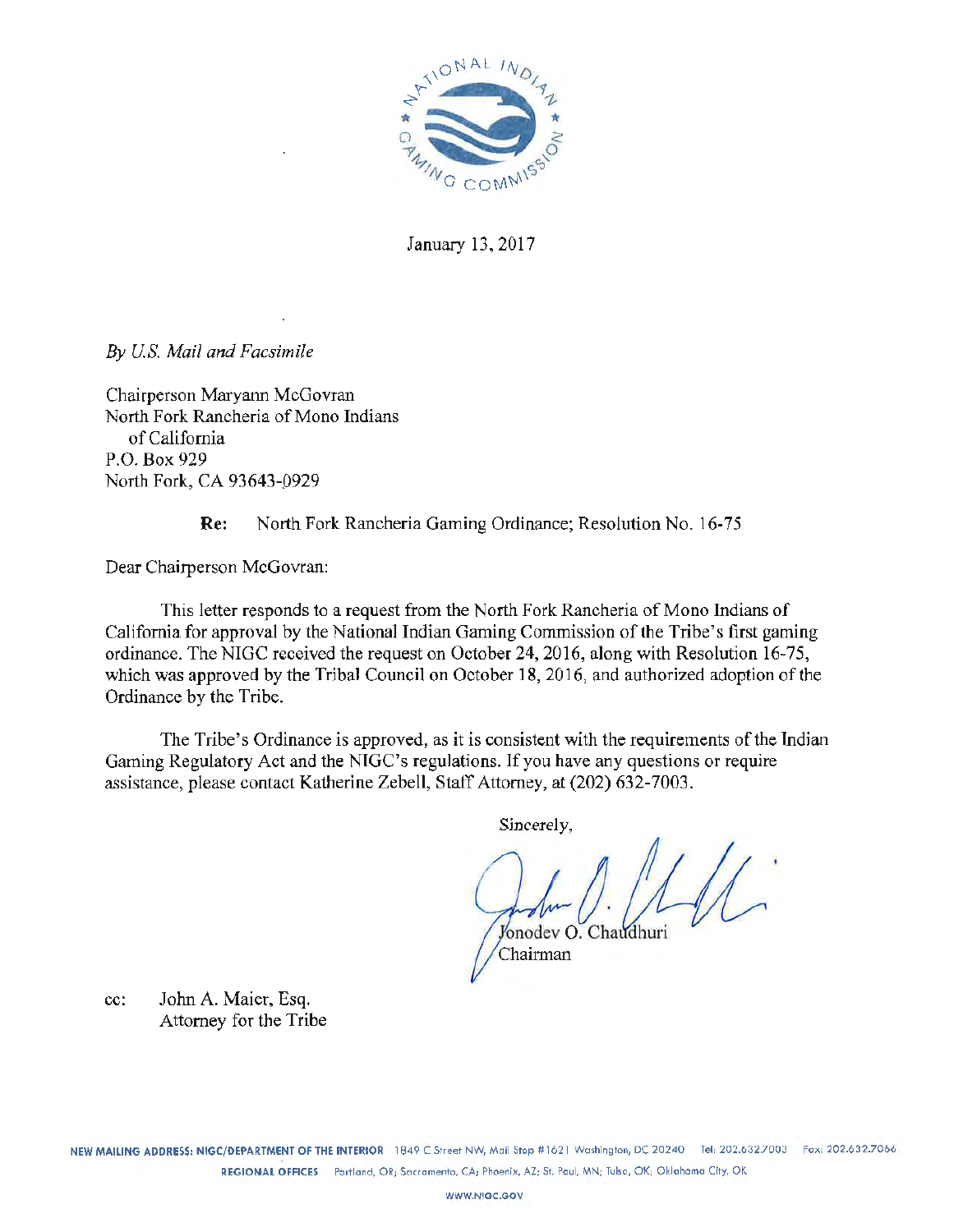

RESOLUTION ADOPTING THE TRIBE' S GAMING ORDINANCE AND AUTHORIZING THE TRIBE'S LEGAL COUNSEL TO SUBMIT THE DULY ENACTED GAMING ORDINANCE AND SUPPLEMENTAL SUBMISSIONS TO THE CHAIRMAN OF THE NIGC FOR APPROVAL

TRIBAL COUNCIL RESOLUTION NO.: **16-75**  DATE APPROVED: October 18, 2016

- **WHEREAS:** The North Fork Rancheria of Mono Indians (the "Tribe") is a federally recognized Indian tribe organized pursuant to the Constitution of the North Fork Rancheria, adopted on May 18, 1996 (the "Constitution"); and
- **WHEREAS:** Article III, Section 2 of the Constitution provides that the governing body of the Tribe is the Tribal Council; and
- **WHEREAS:** Article VI, Section 1 of the Constitution provides that the Tribal Council has the power to develop, adopt, and enforce resolutions and statutes; and
- **WHEREAS:** On February 5, 2013, the Secretary of the Department of the Interior (the "Secretary") accepted title to approximately 305 acres of unincorporated land in Madera County in trust for the Tribe; and
- **WHEREAS:** The Secretary has determined that the Tribe's newly acquired trust lands are Indian lands that are eligible for gaming pursuant to Section  $20(b)(1)(A)$  of the Indian Gaming Regulatory Act ("IGRA"), 25 U.S.C.  $\S 2719(b)(1)(a)$ ; and
- **WHEREAS:** The Tribe intends to engage in class II and class III gaming activity on its Indian lands pursuant to IGRA; and
- **WHEREAS:** IGRA requires that class III gaming activity be conducted pursuant to a Tribal-State compact or, alternatively, in lieu of a Tribal-State compact, class III gaming procedures prescribed by the Secretary of the Interior ("Secretarial procedures"), and, in addition, that class II and class III gaming be conducted pursuant to a gaming ordinance (or resolution) adopted by the Tribe and approved by the Chairman of the National Indian Gaming Commission ("NIGC"); and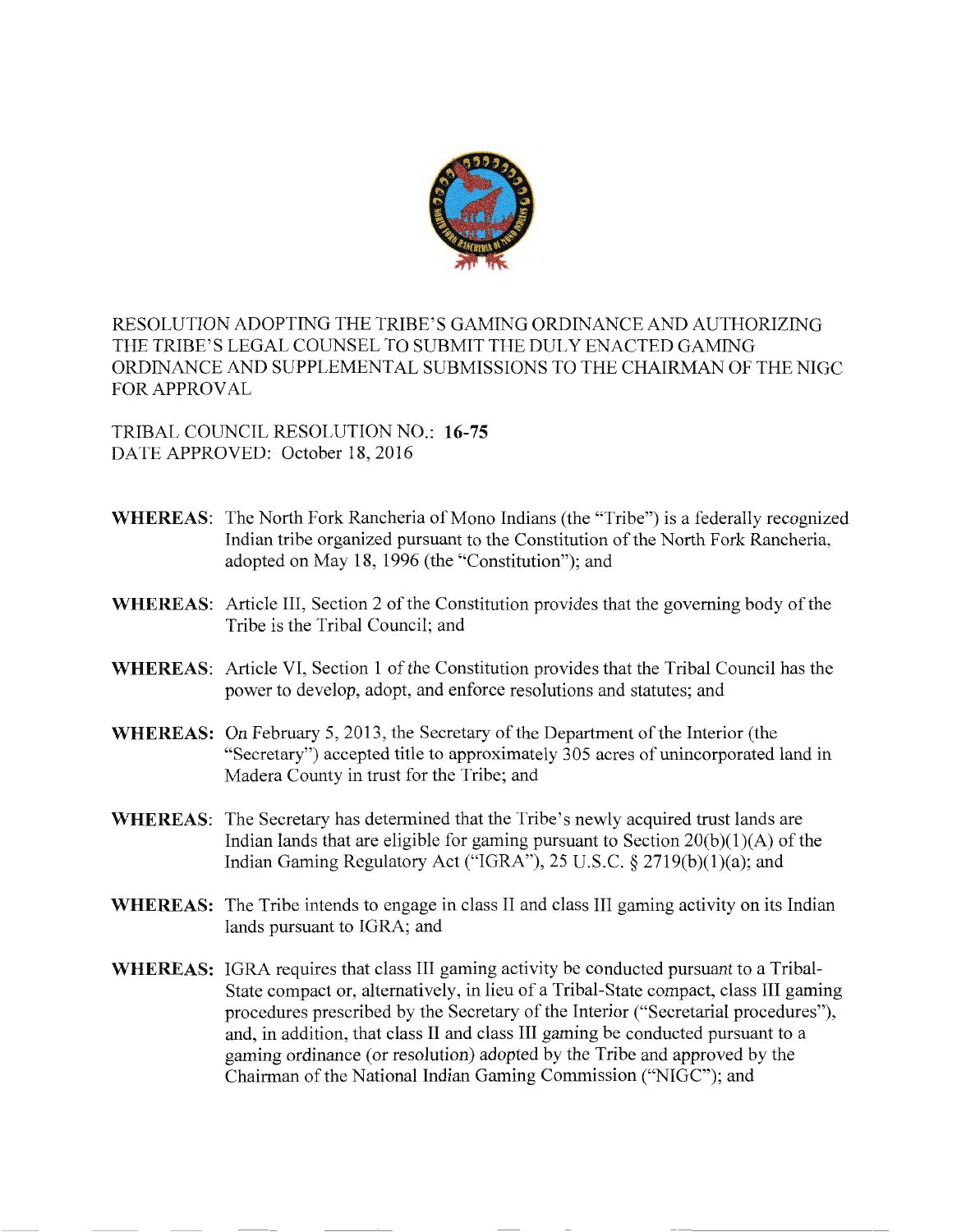WHEREAS: On July 29, 2016, the Acting Assistant Secretary—Indian Affairs issued Secretarial procedures pursuant to 25 U.S.C.  $\S 2710(d)(7)$  of IGRA; and

- **WHEREAS:** The Tribal Council has withdrawn from consideration two previous versions of the gaming ordinance submitted to the NIGC Chairman pursuant to Resolution No. 14-31 dated July 7, 2014, and Resolution No. 16-31 dated May 2, 2016; and
- **WHEREAS:** The Tribal Council has reviewed and determined the need to adopt the updated gaming ordinance dated October 2016 (the "Gaming Ordinance") and to submit the Gaming Ordinance and any required supplemental submissions to the NIGC Chairman for approval pursuant to IGRA.

**NOW, THEREFORE BE IT RESOLVED THAT** the Tribal Council hereby adopts the Gaming Ordinance subject to the approval of the Chairman of the NIGC.

**BE IT FURTHER RESOLVED THAT** the Tribal Council hereby authorizes the Tribe's legal counsel, Maier Pfeffer Kim Geary & Cohen LLP, to submit the Gaming Ordinance and supplemental submissions to the Chairman of the NIGC for approval.

**BE IT FINALLY RESOLVED THAT** Resolution 14-31 dated July 7, 2014, and Resolution 16-31 dated May 2, 2016, are hereby rescinded and superseded by this Resolution.

#### **CERTIFICATION**

As Tribal Secretary of North Fork Rancheria of Mono Indians, I certify that at a meeting of the Tribal Council, called and convened on the **18th** day of **October, 2016,** at which a legal quorum was present, this resolution was duly approved by a vote of **4** For **0** Against, and **1**  Abstaining, and said resolution has not been rescinded or amended in any way.

Katrina Guitierez, Tribal Secretary

Attested to by:

 $10/18/$ 

Marvann McGovran, Tribal Chairperson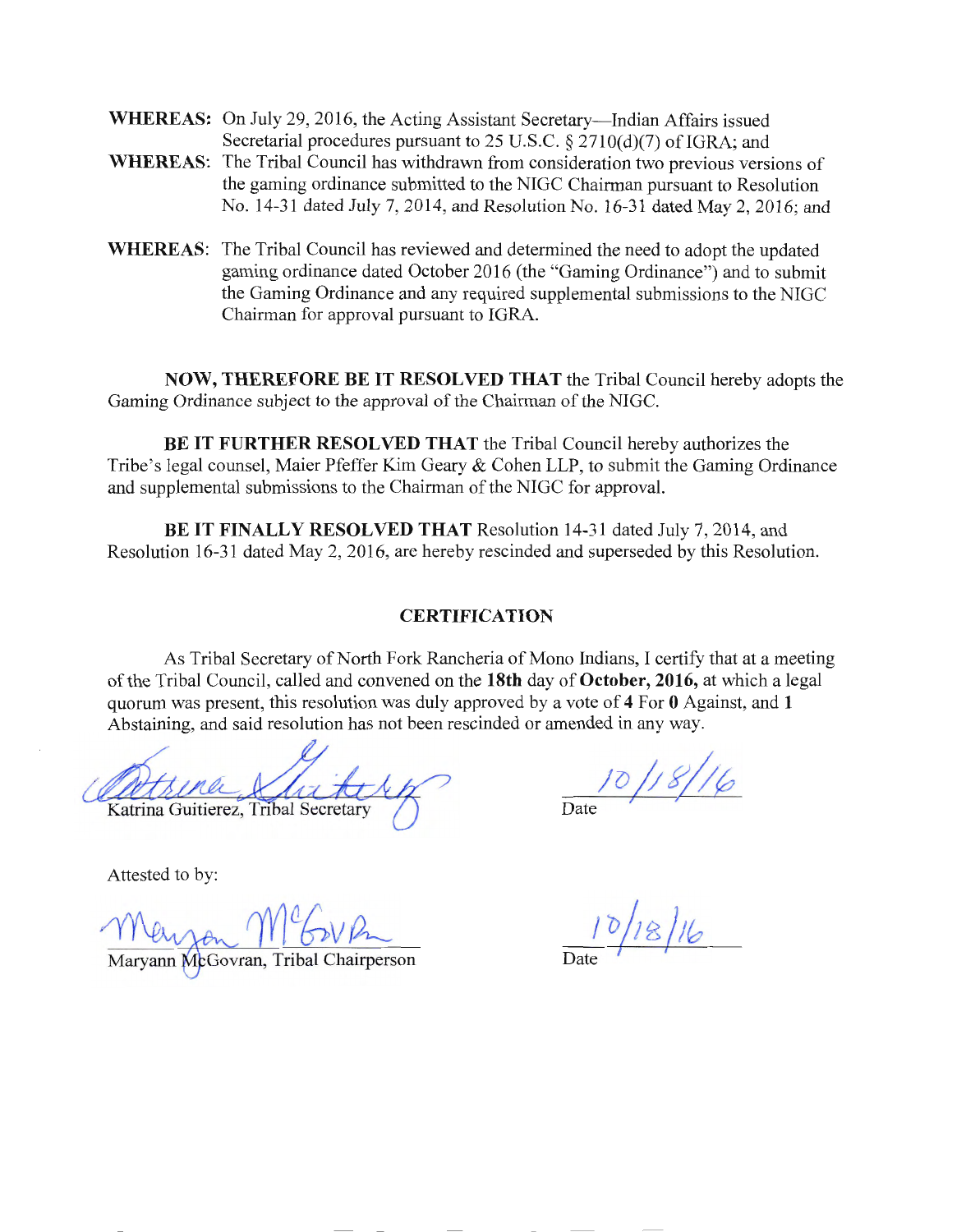#### **GAMING ORDINANCE OF THE NORTH FORK RANCHERIA OF MONO INDIANS**

NIGC Approval Date: \_\_\_\_\_\_\_\_\_\_\_\_, 2016

# **ARTICLE I PURPOSE**

The North Fork Rancheria of Mono Indians ("Tribe"), acting through its Tribal Council, pursuant to the Tribe's inherent authority and the Constitution of the North Fork Rancheria, adopted May 18, 1996, hereby enacts this Ordinance in order to govern and regulate the operation of class II and class III gaming operations on the Tribe's Indian lands.

# **ARTICLE II DEFINITIONS**

The following terms shall have the same meaning and effect as those same terms are defined in IGRA and the NIGC's regulations, 25 C.F.R. §§ 500 *et seq.*, if they are defined in IGRA and the NIGC's regulations:

*Class I gaming* means those gaming activities as defined as class I gaming in IGRA at 25 U.S.C. § 2703(6) and the NIGC's regulations at 25 C.F.R. § 502.2.

*Class II gaming* means those gaming activities as defined as class II gaming in IGRA at 25 U.S.C. § 2703(7) and the NIGC's regulations at 25 C.F.R. § 502.3.

*Class III gaming* means those gaming activities as defined as class III gaming in IGRA at 25 U.S.C. § 2703(8) and the NIGC's regulations at 25 C.F.R. § 502.4.

*Facility license* means a separate license issued by the Tribe to each place, facility or location on Indian lands where the Tribe elects to allow class II or III gaming.

*FBI* means the Federal Bureau of Investigation, an agency of the United States Department of Justice.

*Financial Source* means any person or entity who, directly or indirectly, extends financing to the gaming facility or gaming operation or as otherwise defined under Secretarial Procedures (or, alternatively, a Tribal-State compact).

*Gaming Commission* means the North Fork Rancheria Gaming Commission as established herein to perform regulatory oversight and to monitor compliance with tribal, federal, and applicable state regulations.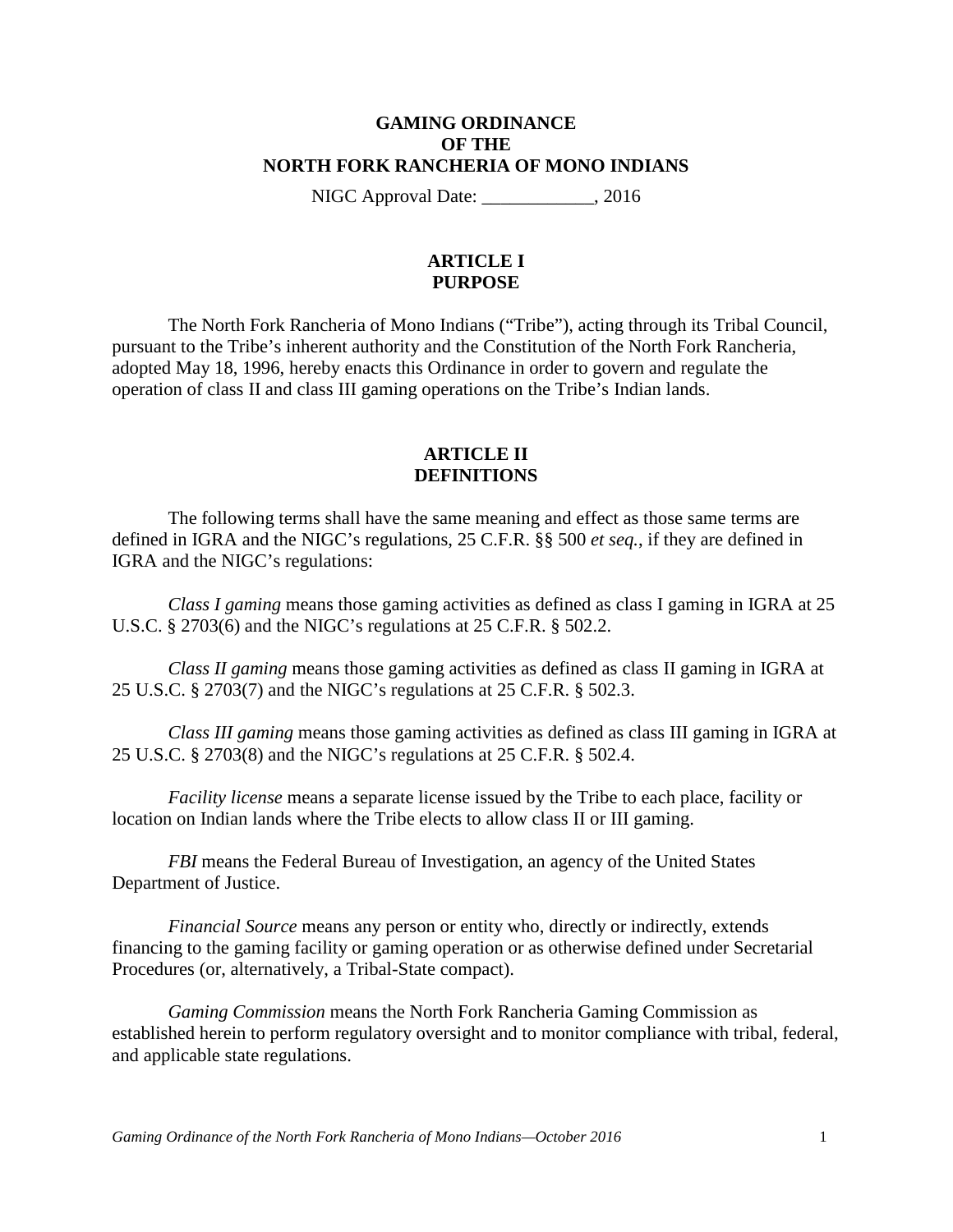*Gaming resources* means any goods or services provided or used in connection with gaming activities, whether exclusively or otherwise, including, but not limited to, equipment, furniture, class III slot machines, and ancillary equipment, implements of class III gaming activities such as playing cards, furniture designed primarily for class III gaming activities, maintenance or security equipment and services, and class III gaming consulting services, or as otherwise defined under Secretarial Procedures (or, alternatively, a Tribal-State compact). "Gaming resources" does not include professional accounting and legal services.

*Gaming operation* means each economic entity that is licensed by the Tribe, operates the games, receives the revenues, issues the prizes, and pays the expenses. A gaming operation may be operated by the Tribe directly or by a management contractor.

## *Indian lands* means:

- (a) Land within the limits of an Indian reservation; or
- (b) Land over which an Indian tribe exercises governmental power and that is either:
	- (1) Held in trust by the United States for the benefit of any Indian tribe or Individual; or
	- (2) Held by an Indian tribe or individual subject to restriction by the United States against alienation.

*IGRA* means the Indian Gaming Regulatory Act, 25 U. S C. §§ 2701 *et seq.*, and any and all regulations promulgated pursuant thereto.

*Key employee* means:

- (a) A person who performs one or more of the following functions: bingo caller, counting room supervisor, chief of security, custodian of gaming supplies or cash, floor manager, pit boss, dealer, croupier, approver of credit and custodian of gambling devices including persons with access to cash and accounting records within such devices;
- (b) If not otherwise included, any other person whose total cash compensation is in excess of fifty-thousand dollars (\$50,000.00) per year;
- (c) If not otherwise included, the four (4) most highly compensated persons in the Gaming Operations; or
- (d) Any other person designated by the Gaming Commission as a key employee.

*Licensee* means a tribally owned class II or class III gaming operation or a person licensed by the Gaming Commission as a primary management official or key employee or other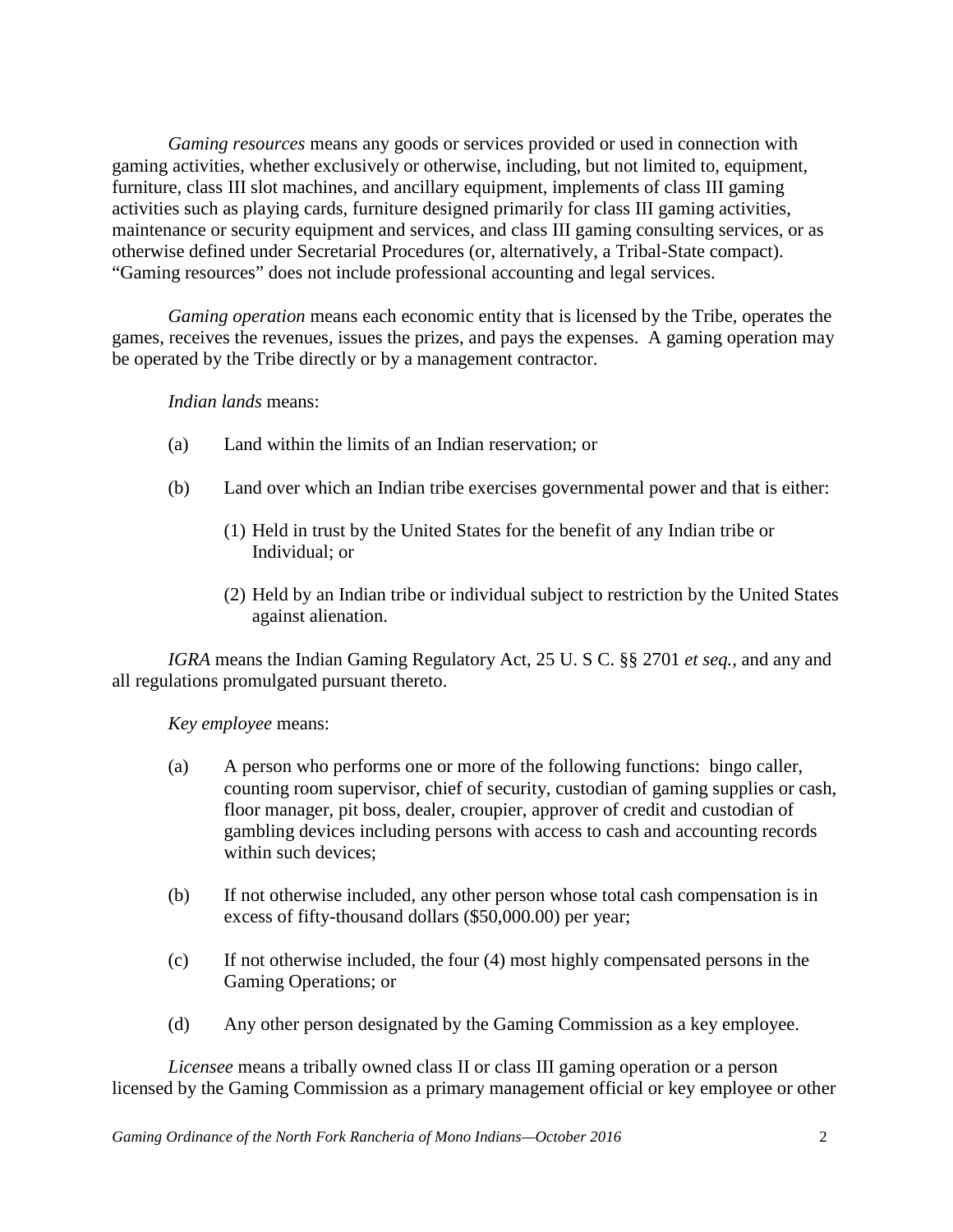gaming employee under the provisions of this Ordinance.

*Management contract* means any contract, subcontract or collateral agreement between and Indian tribe and a contractor or between a contractor and a subcontractor if such contract or agreement provides for the management of all or part of a gaming operation.

*Net revenues* means gross gaming revenues of an Indian gaming operation less:

- (a) Amounts paid out as, or paid for, prizes; and
- (b) Total gaming-related operating expenses, including all those expenses of the gaming operation commonly known as operating expenses and non-operating expenses consistent with professional accounting pronouncements, excluding management fees.

*NIGC* means the National Indian Gaming Commission established pursuant to IGRA, 25 U.S.C. § 2704.

*Primary management official* means:

- (a) The person(s) having management responsibility for a management contract.
- (b) Any person who has authority:
	- (1) To hire and fire employees; or
	- (2) To set up working policy for the gaming operation; or
	- (3) The chief financial officer or other person who has financial management responsibility.
- (c) Any other person designated by the Tribe as a primary management official.

*Secretarial Procedures* means the procedures prescribed by the Secretary of the Interior on July 29, 2016, pursuant to 25 U.S.C. § 2710(d)(7), as may be amended, under which the Tribe may conduct class III gaming on its Indian lands in lieu of a Tribal-State compact.

*State* means the State of California.

*State Gaming Agency* means the entity or entities authorized to investigate, approve, regulate and license gaming pursuant to State law under Secretarial Procedures (or, alternatively, a Tribal-State compact).

*Tribal Citizen* means any individual who is duly enrolled as a member in the Tribe in accordance with the Tribe's Constitution and any enrollment ordinance that may be enacted by the Tribe as amended from time to time.

*Tribal Council* means the governing body of the Tribe under the Tribe's Constitution.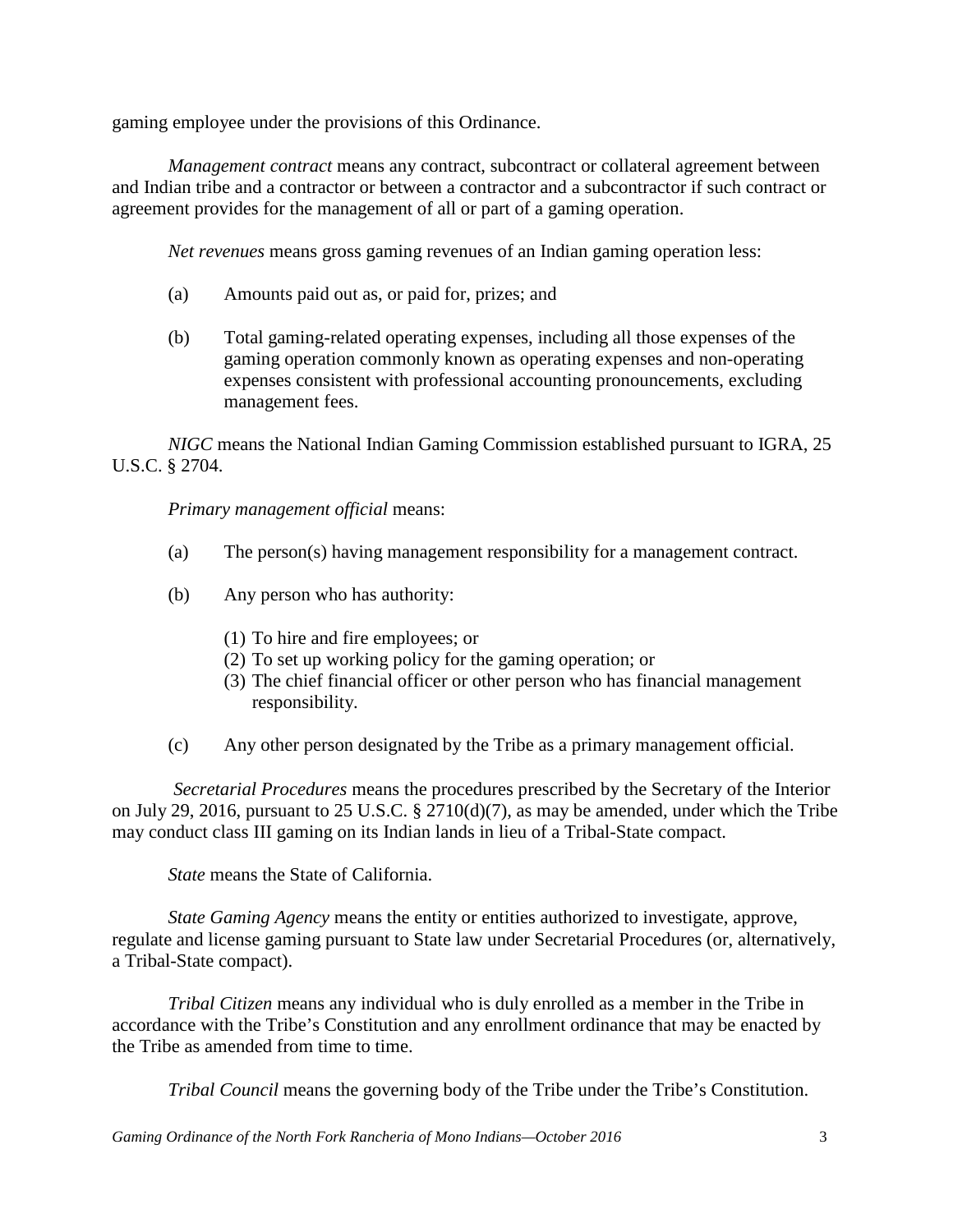*Tribal-State compact* means an agreement that may be entered into between the Tribe and the State pursuant to 25 U.S.C. § 2710(d)(3) in lieu of Secretarial Procedures to govern the conduct of class III gaming activities on the Indian lands of the Tribe.

*Tribe* means the North Fork Rancheria of Mono Indians, a federally recognized Indian tribe listed in the Federal Register as the Northfork Rancheria of Mono Indians of California.

# **ARTICLE III GENERAL PROVISIONS**

## **Section 1**. **Gaming Authorized**

Class II gaming and class III gaming are hereby authorized to be conducted on the Tribe's Indian lands, if such gaming is conducted in accordance with this Ordinance, IGRA, the NIGC's regulations, and any other applicable laws or regulations. Any class III gaming activities conducted under this Ordinance are limited to those gaming activities authorized under Secretarial Procedures (or, alternatively, a Tribal-State compact).

#### **Section 2**. **Ownership of Gaming**

The Tribe shall have the sole proprietary interest in and responsibility for the conduct of any gaming operation authorized by this Ordinance.

## **Section 3**. **Use of Net Gaming Revenues**

Net revenues from gaming shall be used only for the following purposes:

- (a) To fund Tribal government operations and programs;
- (b) To provide for the general welfare of the Tribe and its Tribal Citizens;
- (c) To promote Tribal economic development;
- (d) To donate to charitable organizations; or
- (e) To help fund local government agencies.

#### **Section 4. Per Capita Payments**

Net revenues from any class II and/or class III gaming activities conducted or licensed by the Tribe may be used to make per capita payments to Tribal Citizens if--

(a) The Tribe has prepared a plan to allocate revenues to one or more of the five uses authorized by section 3 of this article;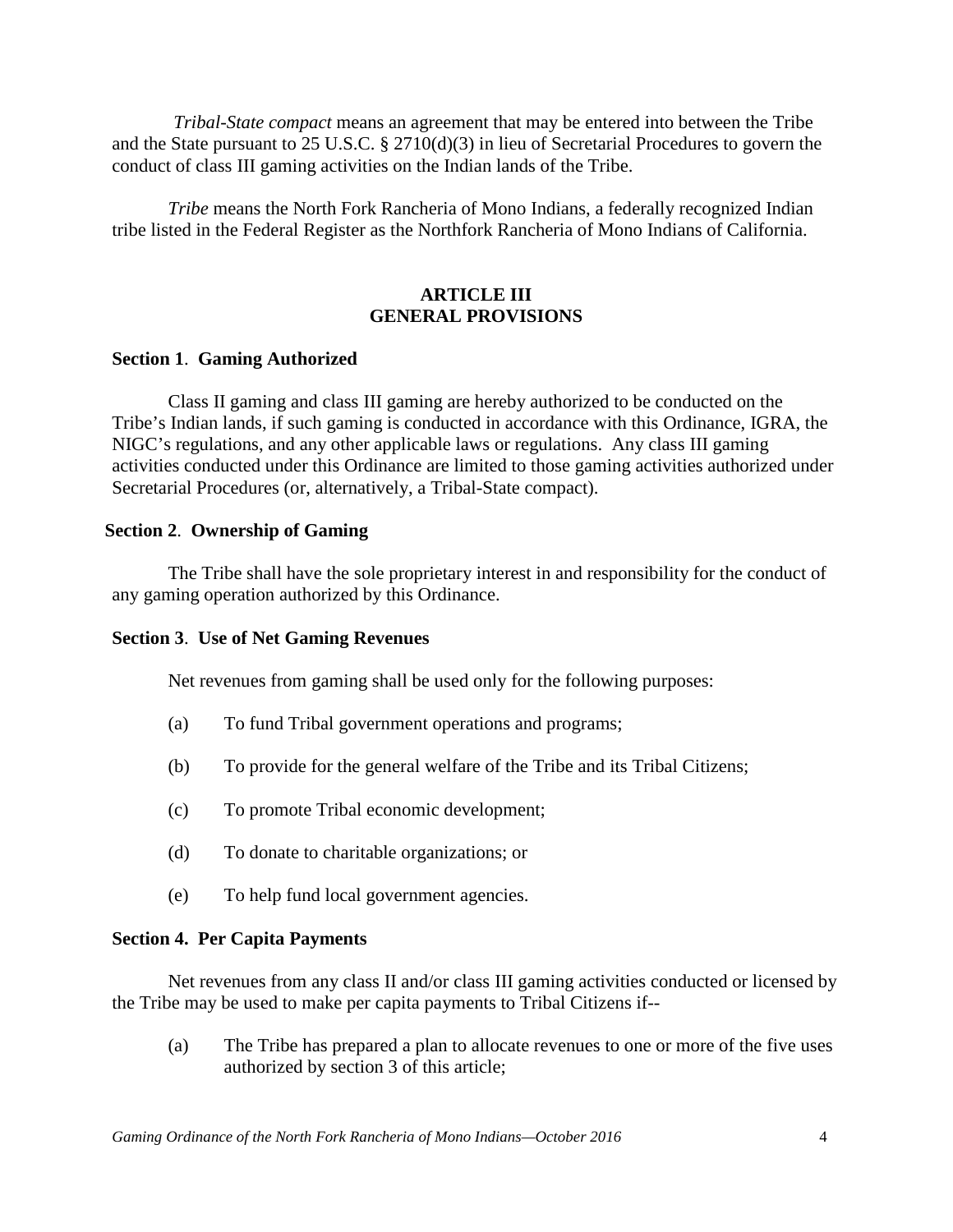- (b) The plan is approved by the Secretary of the Interior as adequate, particularly with respect to the uses regarding funding for tribal governmental operations or programs and for promoting tribal economic development;
- (c) The interests of minors and other legally incompetent persons who are entitled to receive any of the per capita payments are protected and preserved, and the per capita payments are disbursed to the parents or legal guardian of such minors or legal incompetents in such amounts as may be necessary for the health, education, or welfare of the minor or other legally incompetent person; and
- (d) The per capita payments are subject to federal taxation and the Tribe notifies its Tribal Citizens of such tax liability when payments are made.

# **ARTICLE IV GAMING COMMISSION**

#### **Section 1. Establishment of the Gaming Commission**

The Tribe hereby establishes the North Fork Rancheria Gaming Commission as a nonpolitical and independent unit of Tribal government. Decisions of the Gaming Commission shall be made by majority vote. By separate ordinance, statute, or resolution, the Tribal Council shall establish the number of members for the Gaming Commission, their terms, staffing, quorum requirements, compensation, and related organizational matters for the Gaming Commission.

#### **Section 2. Role of Gaming Commission**

The Gaming Commission shall have jurisdiction over the regulation of Tribe's gaming operations and related facilities and enterprises. The Gaming Commission shall conduct oversight to ensure compliance with Tribal, federal and, if applicable, state laws and regulations. It will serve as the licensing authority for individuals employed in the gaming operation and will administer background investigations as part of the licensing process. The Gaming Commission will also have a role in monitoring compliance with the gaming operation's internal controls and in tracking gaming revenues. In order to carry out its regulatory duties, the Gaming Commission shall have unrestricted access to all areas of the gaming operation and to all of its records. The Gaming Commission shall have authority to take enforcement actions, including suspension or revocation of an individual gaming license, when appropriate.

#### **Section 3. Background Checks on Gaming Commission**

The Tribe, through its human resources department, shall conduct a background investigation on each prospective member of the Gaming Commission. Each prospective member of the Gaming Commission shall satisfy the eligibility standards set forth for primary management official and key employees found in article VI of this Ordinance.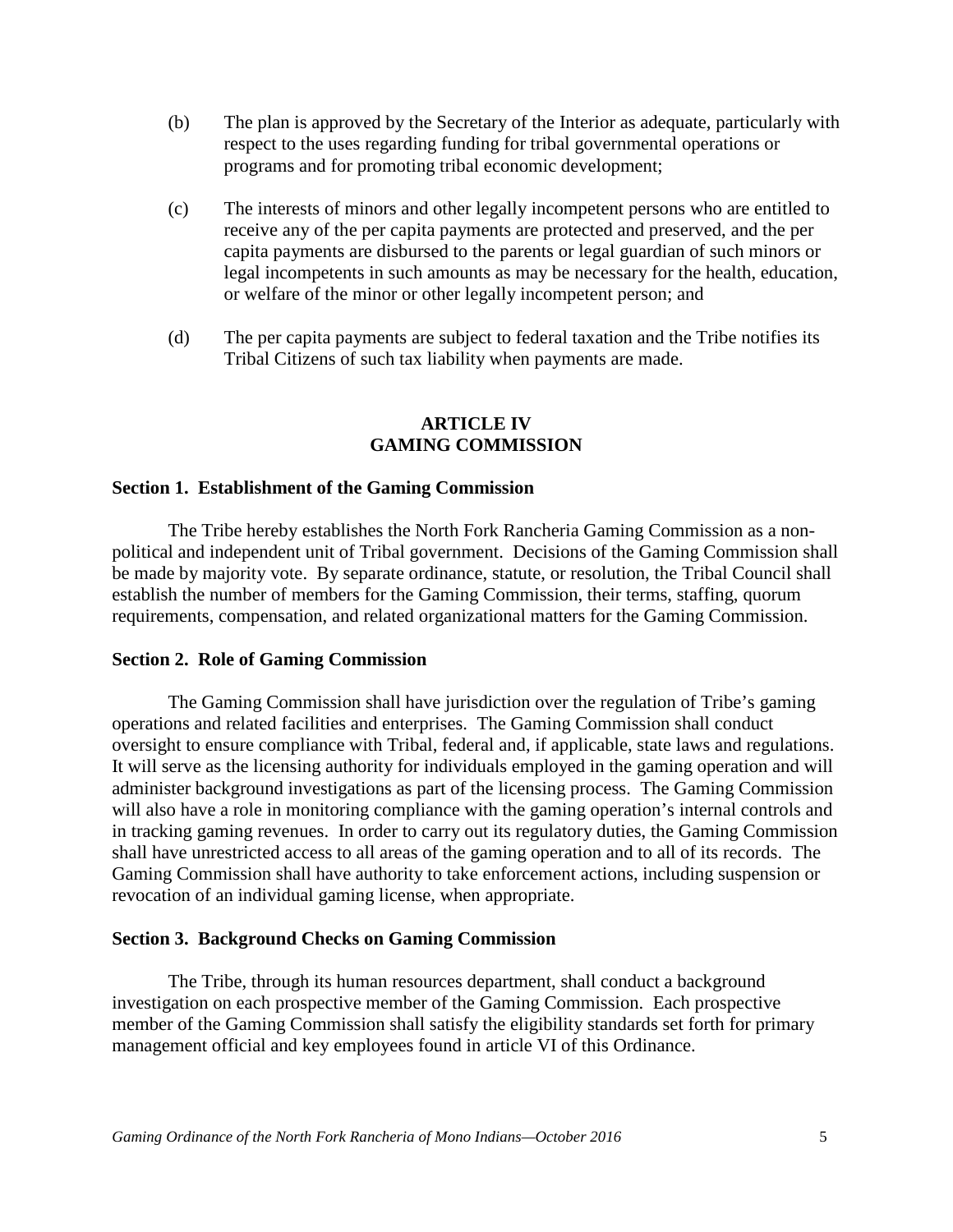# **Section 4. Powers and Responsibilities of Gaming Commission**

The Gaming Commission shall:

- (a) Conduct background investigations, or cause such investigations to be conducted, for, at a minimum, primary management officials and key employees;
- (b) Review and approve all investigative work conducted in connection with the background investigations of primary management officials and key employees;
- (c) Create and maintain investigative reports based on the background investigations of primary management officials and key employees;
- (d) Obtain and process fingerprints;
- (e) Make licensing eligibility determinations;
- (f) Submit a notice of results to the NIGC of the background investigations done for each primary management official and key employee applicant;
- (g) Issue gaming licenses to primary management officials and key employees of the gaming operation if warranted by the eligibility determination;
- (h) Establish standards for licensing Tribal gaming facilities;
- (i) Issue gaming licenses to Tribal gaming facilities;
- (j) Inspect, examine and monitor all of the Tribe's gaming activities, and have immediate access to review, inspect, examine, photocopy and audit all records of the gaming establishment;
- (k) Ensure compliance with all Tribal, state, and federal laws, rules and regulations regarding Indian gaming;
- (l) Investigate any suspicion of wrongdoing associated with any gaming activities;
- (m) Hold hearings on patron complaints, in accordance with procedures established in this Ordinance and the Tribe's gaming regulations, or Secretarial Procedures (or, alternatively, a Tribal-State compact);
- (n) Comply with any and all reporting requirements under IGRA, the NIGC's regulations, or Secretarial Procedures (or, alternatively, a Tribal-State compact), and any other applicable law;
- (o) Promulgate and issue regulations necessary to comply with applicable internal control standards;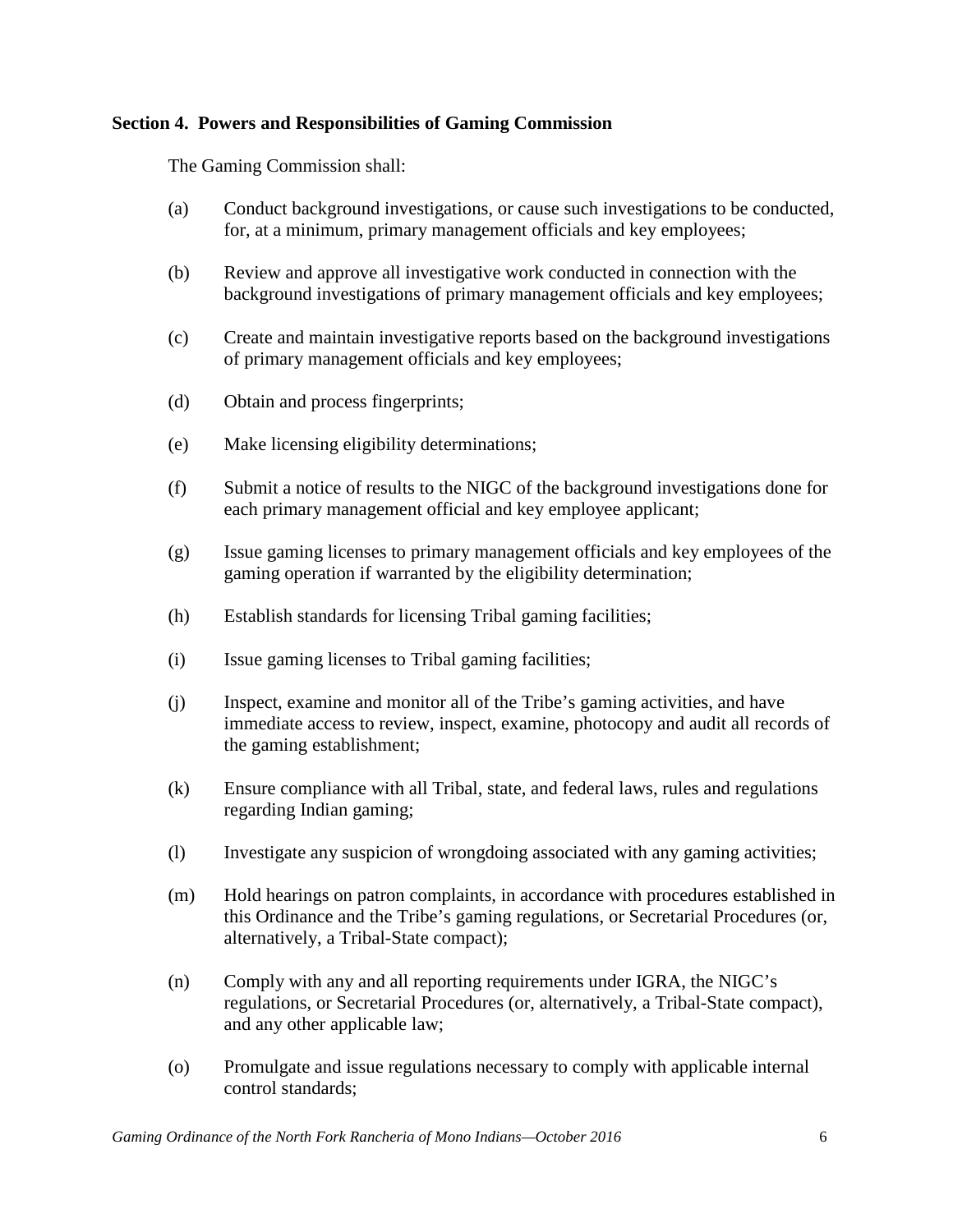- (p) Promulgate and issue regulations on the levying of fees and/or taxes associated with gaming license applications;
- (q) Promulgate and issue regulations on the levying of fines and/or the suspension or revocation of gaming licenses for violations of this Ordinance or any Tribal, federal or state gaming regulations, if applicable;
- (r) Establish a list of persons not allowed to game in the Tribe's gaming facilities in order to maintain the integrity of the gaming operation;
- (s) Establish a list of persons who have voluntarily agree to be excluded from the Tribal gaming facility, and create regulations for enforcing the exclusions;
- (t) Provide referrals and information to the appropriate law enforcement officials when such information indicates a violation of Tribal, federal or state statutes, ordinances, regulations, codes or resolutions;
- (u) Create a list of regulatory authorities that conduct background investigations of, and license, vendors who are recognized as trustworthy;
- (v) Draft regulations exempting vendors from the licensing and/or background investigation requirements if they have received a license from a recognized regulatory authority;
- (w) Perform such other duties that the Gaming Commission deems appropriate for the proper regulation of the Tribal gaming operation; and
- (x) Promulgate such regulations and guidelines as deemed appropriate to implement the provisions of this Ordinance, so long as they are in furtherance of, and not in conflict with, any provisions of this Ordinance.

## **Section 5. Process for Adopting, Amending and Repealing Regulations**

Before adopting, amending and repealing regulations, the Gaming Commission shall give notice of any such proposed action to the Tribal Council, the gaming operation and all other persons whom the Gaming Commission has reason to believe have a legitimate interest in the proposed action. The notice shall invite comments and describe the general nature of the proposed action and the manner in which comments on the proposed action shall be received by the Gaming Commission.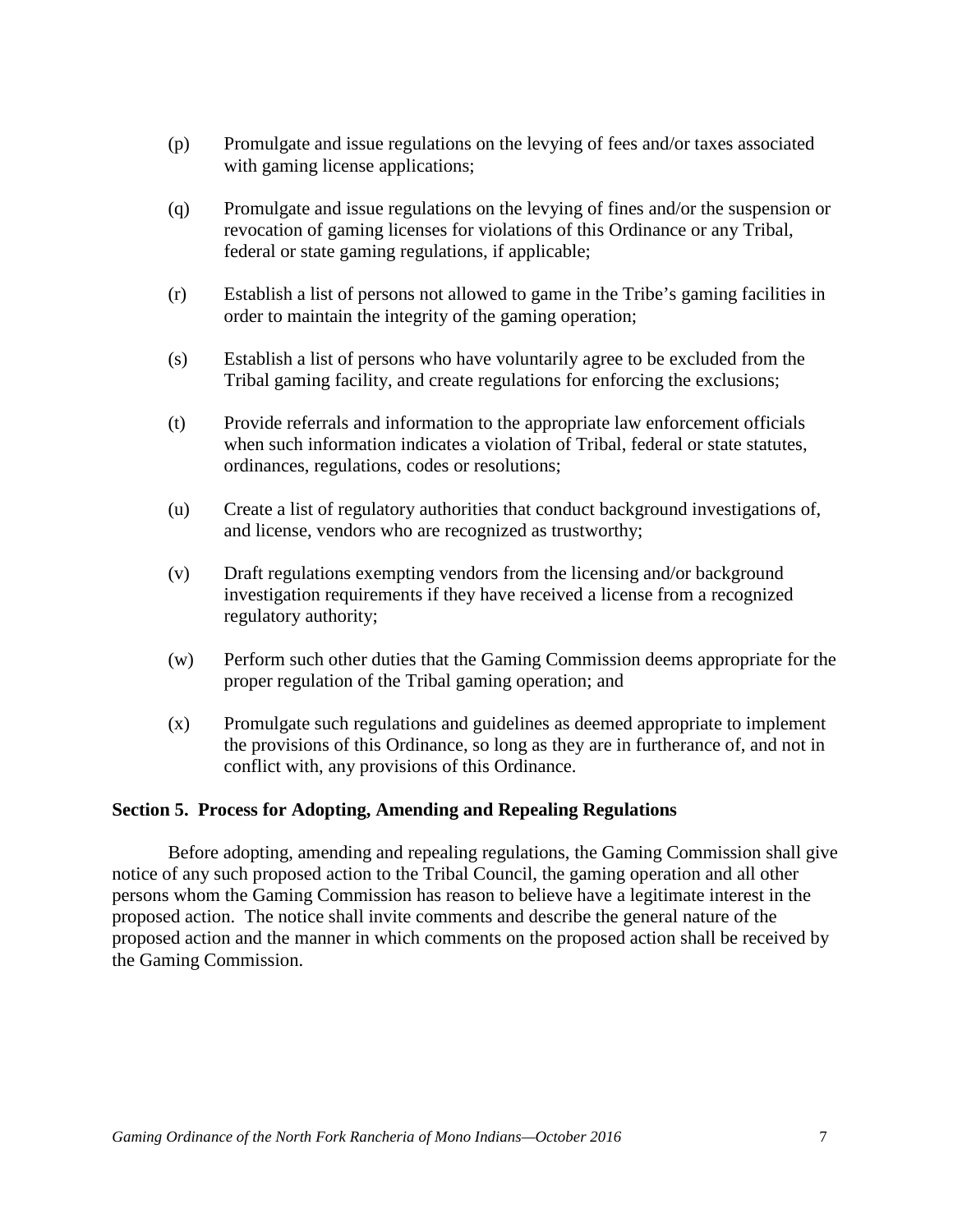# **Section 6. Confidentiality**

- (a) The Gaming Commission shall ensure that all records and information obtained as a result of an employee background investigation shall remain confidential and shall not be disclosed to any persons who are not directly involved in the licensing and employment processes. Information obtained during the course of an employee background investigation shall be disclosed to members of management, human resource personnel and/or others employed by the Tribal gaming operation on a need-to-know basis, for actions taken in their official capacities.
- (b) The confidentiality requirements in subdivision (a) above do not apply to requests for such records or information from any Tribal, federal, or state law enforcement or regulatory agency, or for the use of such records or information by the Gaming Commission and staff in the performance of their official duties.

# **Section 7**. **Code of Ethics and Conflicts of Interests**

Members of the Gaming Commission shall be free from corruption, undue influence, compromise, and conflicting interests in the conduct of their duties. Prior to accepting a position as a member of the Gaming Commission, members shall agree to be bound by the following principles:

- (a) Members shall not be employed by, or have any direct or indirect pecuniary interest in any entity that is a party to a management contract or other gaming related contract with the Tribe.
- (b) Members shall not be employed by any gaming operation or related facilities.
- (c) Members shall not participate in the approval, denial or renewal of any application for a gaming license by, or participate in the revocation or suspension of any license granted hereunder to any parent, spouse, sibling, or children of such member.
- (d) Members shall not engage in any business, transaction or professional activity, incur any obligation of any nature, or hold financial interests which conflicts with the proper discharge of his or her official duties as regulators.
- (e) Members shall not solicit or accept any gift or other item of monetary value, including complimentary items or services, from any person or entity seeking official action or inaction from, doing business with, or conducting activities regulated by the Gaming Commission, or whose interests may be substantially affected by the performance or nonperformance of the members' duties.
- (f) Members shall not use their positions for private gain.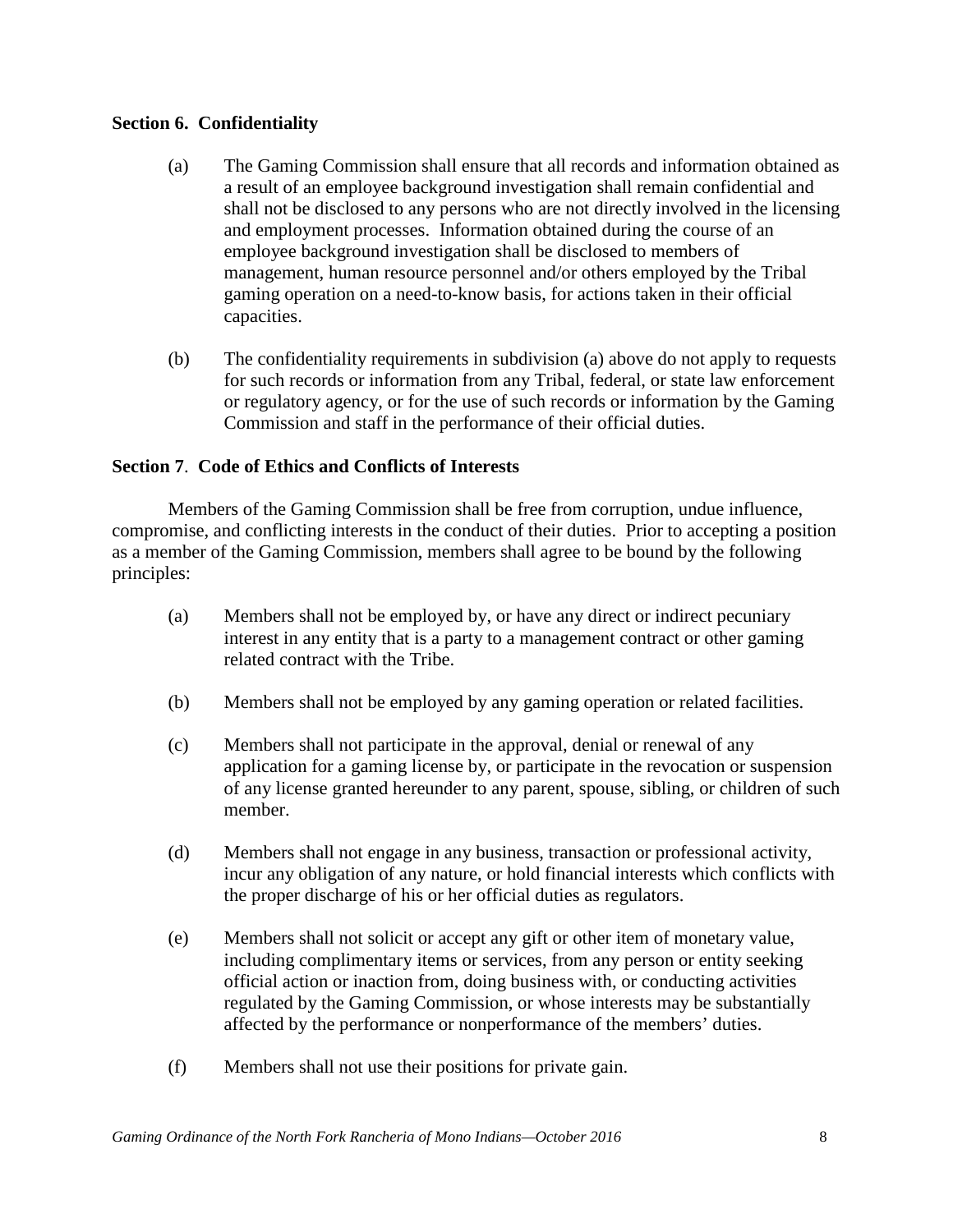- (g) Members shall act impartially, in accordance with applicable laws, and shall not give preferential treatment to any private organization or individual, including to any persons related to the members.
- (h) Members shall not engage in outside employment or activities, including seeking or negotiating future employment, which conflict with their official duties and responsibilities.
- (i) Members shall not be employed by, or have any direct or indirect pecuniary interest in any entity that is a party to a management contract or other gaming related contract with the Tribe.
- (j) Members shall disclose any real or apparent financial or personal conflicts. If there is a real conflict or the appearance of one, the member shall not take part in any decision related to the conflict.

# **Section 8**. **Participation in Gaming Prohibited**

- (a) No primary management official or employee of the gaming operation shall participate as a player in any class II or class III games conducted by the Tribe in the department where they are employed. The Gaming Commission shall be responsible for (with Tribal Council approval) creating regulations for the restrictions on use of class II and class III gaming activities by employees of the gaming operation.
- (b) No employee of the gaming operation or Gaming Commission who is employed in the surveillance and compliance areas may participate in any class II or class III games.
- (c) No blackjack, floor person, pit boss, dealer, shift supervisor, or trainer shall participate in the play of blackjack or any other house banked table game.
- (d) No primary management official, employee of the gaming operation or member of the Gaming Commission may participate in any class II or class III marketing or promotional programs offered by the gaming operation.
- (e) No member of the Gaming Commission may participate in any of the Tribe's games of chance, whether class II or class III.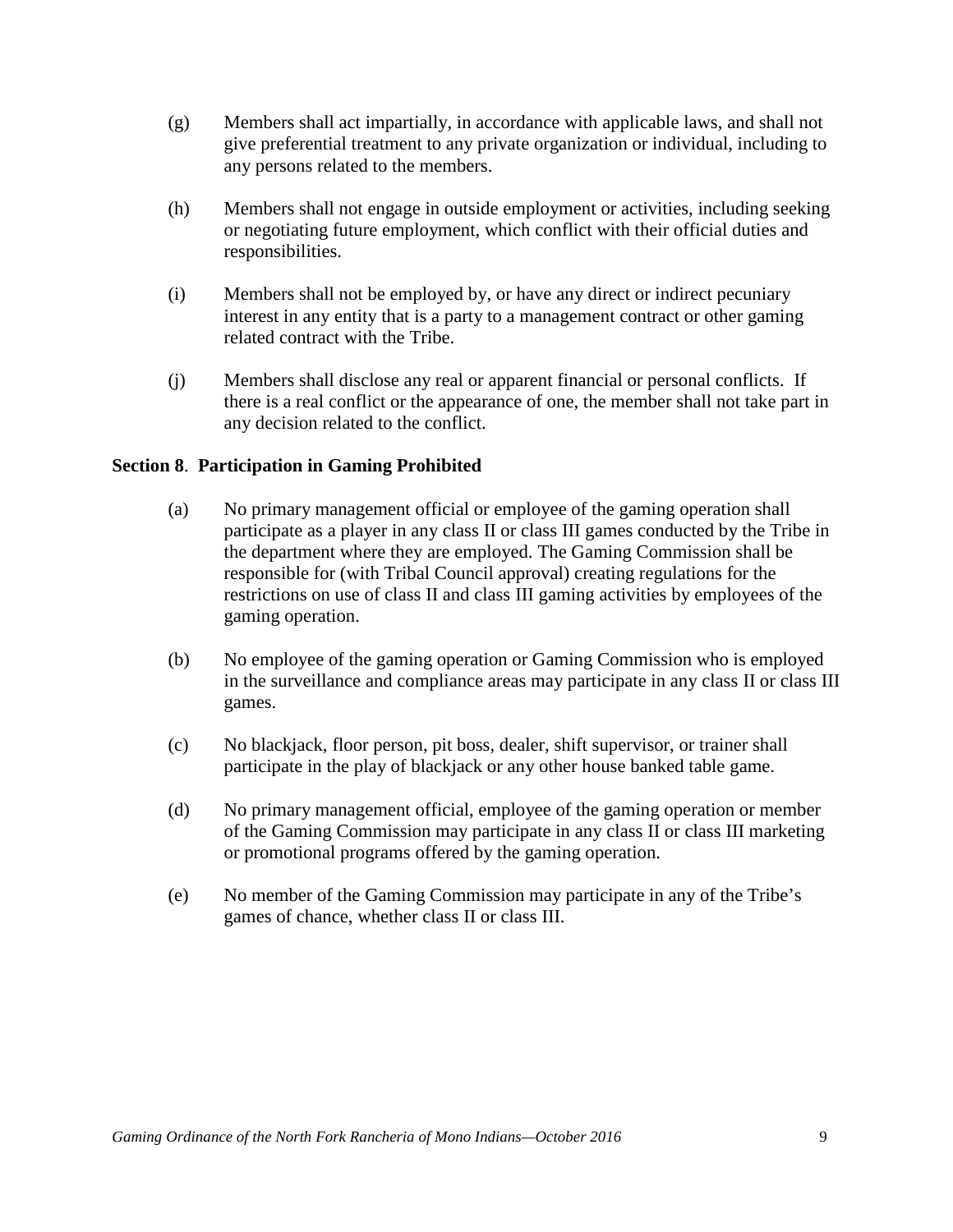## **ARTICLE V FACILITY AND OPERATIONAL REQUIREMENTS**

## **Section 1**. **Audit**

The Tribe shall cause to be conducted independent audits of gaming operations annually and shall submit the results of those audits to the NIGC. Annual audits shall conform to generally accepted auditing standards and be conducted by a recognized independent accounting firm.

- (a) All gaming relating contracts that result in the purchase of supplies, services, or concessions in excess of \$25,000 in any year (except contracts for professional legal and accounting services) shall be specifically included within the scope of the audit conducted under this section.
- (b) Copies of the annual audit of each licensed gaming operation, and each audit for supplies, services or concessions of each gaming operation, shall be furnished to the NIGC within 120 days after the end of each fiscal year of the gaming operation.

## **Section 2**. **Environment and Public Health and Safety**

Each gaming facility shall be constructed, maintained and operated in a manner that adequately protects the environment and the health and safety of the public.

- (a) No person under the age of twenty-one (21) shall be present in any area in which class II or class III gaming activities are being conducted unless that person is en route to a non-gaming area of the facility, or is employed at the gaming facility in a capacity other than as a primary management official or key employee.
- (b) The possession of firearms by any person in the gaming facility is prohibited at all times, except for federal, state, or local law enforcement or security personnel authorized by tribal law and federal or state law to possess firearms at the gaming facility.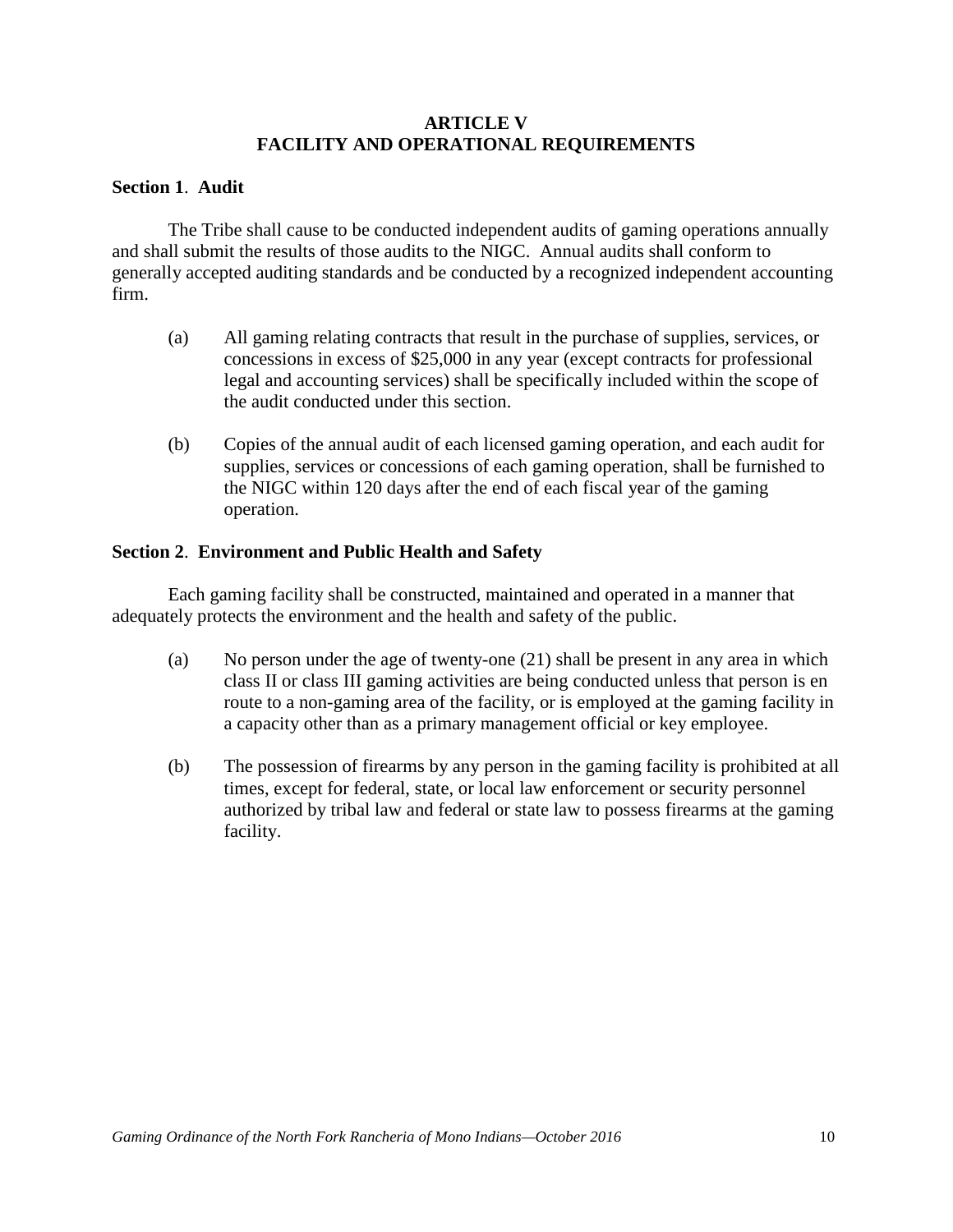(c) The Gaming Commission shall identify and enforce laws, resolutions, codes, policies, standards, or procedures which are applicable to each gaming place, facility or location, to ensure adequate protection of the environment and the health and safety of the public.

## **Section 3. Facility Licenses**

The Tribe shall issue a separate license to each place, facility or location on Indian lands where class II and/or class III gaming is conducted under this Ordinance.

- (a) *Issuance of Gaming Facility License.* The Gaming Commission is responsible for issuing new or renewed facility licenses to each place, facility or location in compliance with this section, and any additional requirements specified under the NIGC's regulations at 25 C.F.R. Part 559 or Secretarial Procedures (or, alternatively, a Tribal-State compact). Each license shall be reviewed and renewed every two (2) years provided that the facility remains in compliance with the standards set forth herein.
- (b) The Gaming Commission shall require that a facility license application be completed by the chief management official of the gaming facility for each gaming place, facility or location.
- (c) The Gaming Commission shall identify the environmental, health and public safety standards with which the place, facility or location must comply, and specify the form, conditions and content of a facility license application. The application shall include:
	- (1) A legal description of the lands upon which the facility is located, and a certification that the site constitutes "Indian lands," as defined in IGRA, the NIGC's regulations, NIGC Office of General Counsel and Department of the Interior Solicitor Offices' Indian lands legal opinions, judicial decisions and any other applicable law.
- (d) The Gaming Commission shall only issue a facility license if the application includes the required information and documentation, and sufficiently satisfies any additional conditions deemed necessary by the Tribe.
- (e) *Notice in Advance of Initial Facility License.* The Tribe or the Gaming Commission shall submit to the Chair of the NIGC notice that the initial facility license is under consideration at least 120 days before opening any new place, facility, or location on Indian lands where class II and/or class III gaming will occur. The Gaming Commission may request an expedited 60-day review of the notice. The notice shall contain the following:
	- (1) The name and address of the property;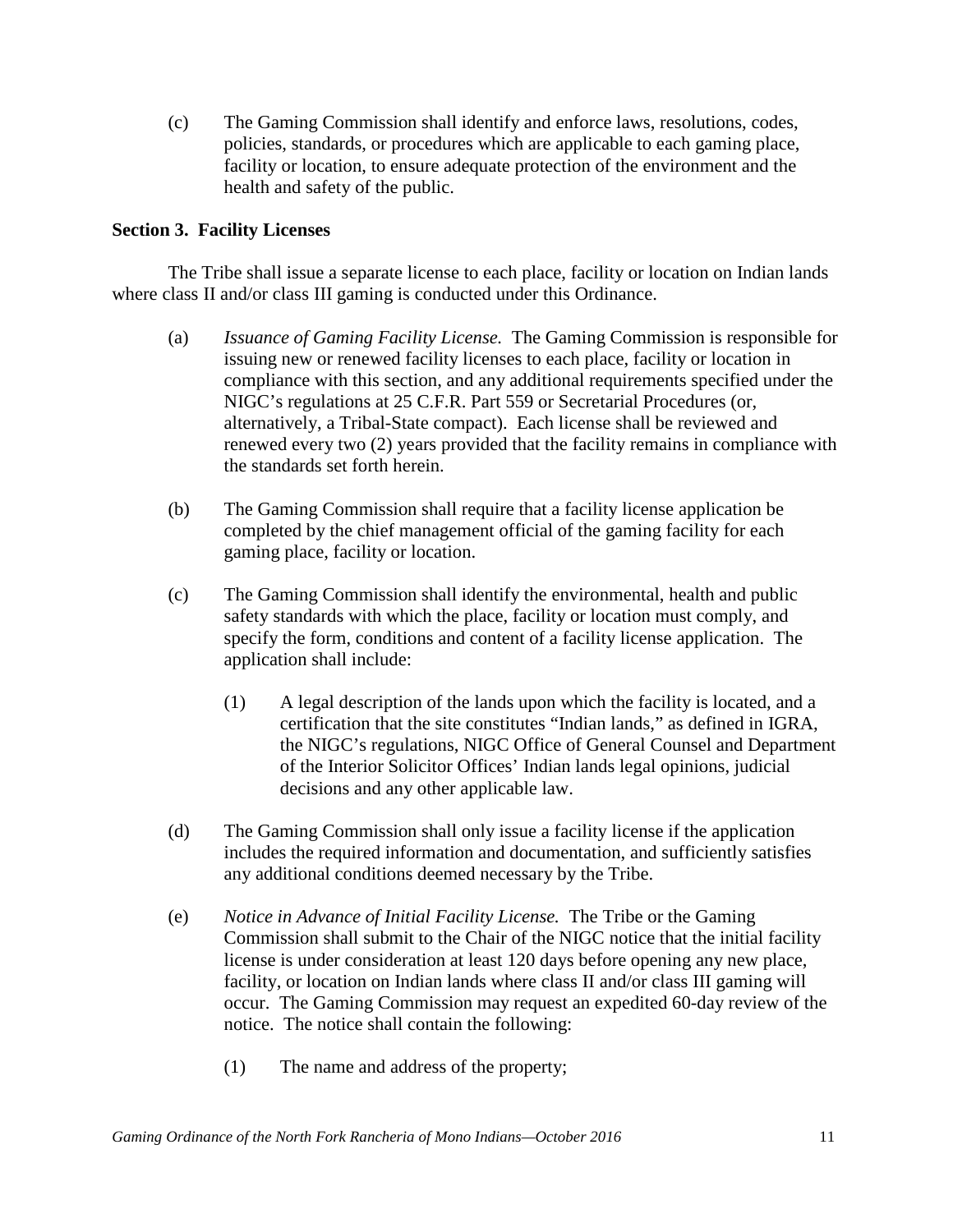- (2) A legal description of the property;
- (3) The tract number for the property as assigned by the Bureau of Indian Affairs, Land Title and Records Offices, or, if not maintained by the Bureau of Indian Affairs, Department of the Interior, a copy of the trust or other deed(s) to the property or an explanation as to why such documentation does not exist;
- (4) If not maintained by the Bureau of Indian Affairs, Department of the Interior, documentation of the property's ownership; and
- (5) A certification that the property constitutes "Indian lands," as set forth above in paragraph  $(c)(1)$  of this section.
- (f) *Notice of Issuance.* The Gaming Commission shall submit to the Chair of the NIGC a copy of each newly issued or renewed facility license within 30 days of issuance. The license shall be accompanied by an attestation certifying that by issuing the facility license, the Gaming Commission has determined that the construction and maintenance of the gaming facility, and the operation of that gaming, is conducted in accordance with the laws, resolutions, codes, policies, standards or procedures applicable to the gaming facility and in a manner which adequately protects the environment and the public health and safety.

The Gaming Commission shall also submit to the State Gaming Agency a copy of each newly issued or renewed facility license for a gaming facility that offers class III gaming within 20 days after issuance of the license or renewal in accordance with Secretarial Procedures (or, alternatively,a Tribal-State compact) and post the facility license in a conspicuous and public place in the gaming facility at all times.

(g) *Renewals.* Each subsequent application for the renewal of such facility license shall identify any changes or additions to the legal description of the property and applicable environmental, health and safety standards, and include current certifications of compliance therewith. The Gaming Commission shall only issue such licenses if the corresponding applications include the required information and certifications and such further conditions as the Gaming Commission shall have specified.

## **Section 4. Service of Process**

The Tribe designates the Tribe's Chairperson as the agent for service of any official determination, order, or notice of violation.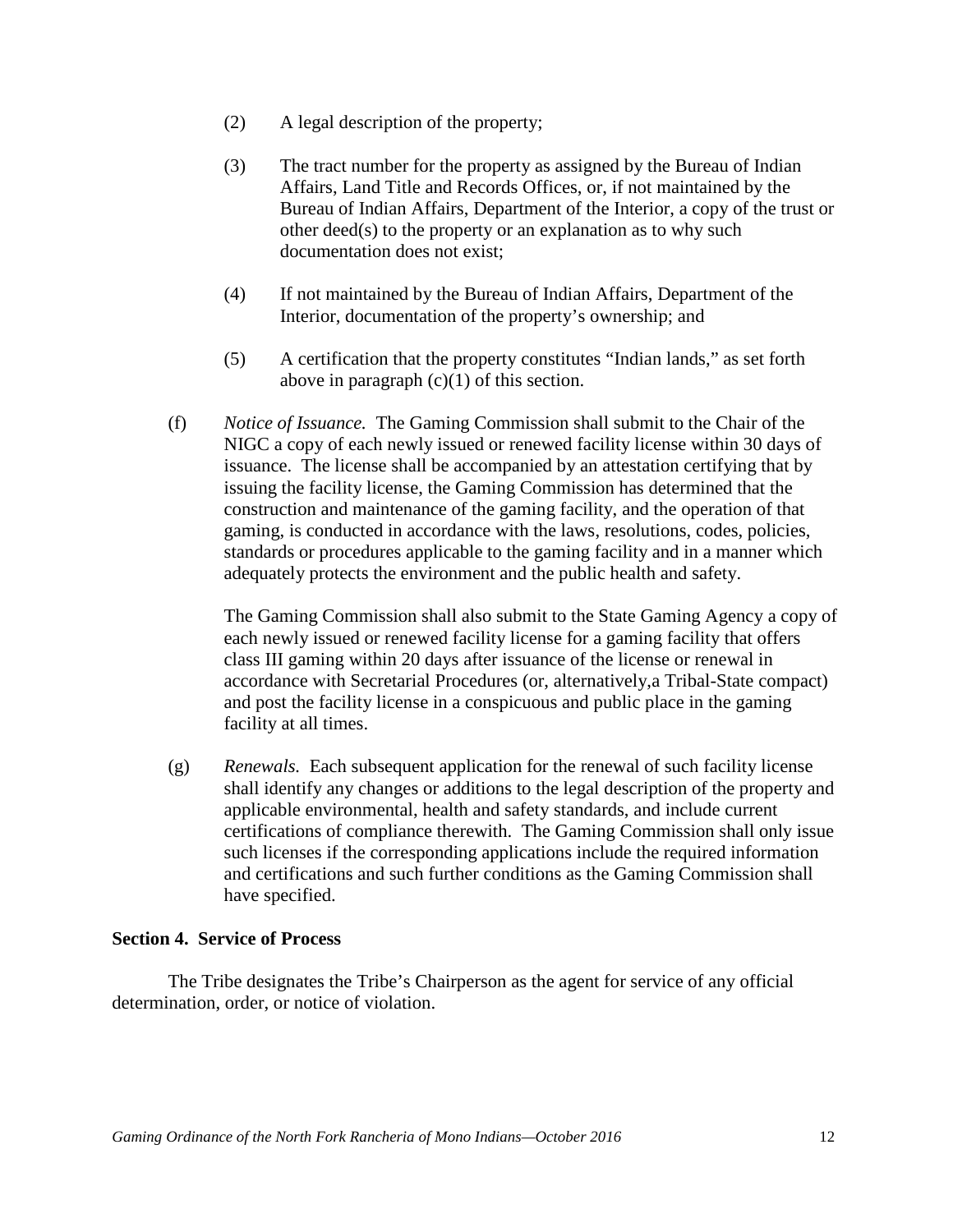#### **Section 5**. **Procurement**

All purchases of services or supplies shall comply with the tribally adopted procurement policies and procedures for the gaming operation and related facilities.

## **Section 6**. **Indian Preference**

Where applicable, any contract pertaining to the gaming operation must make provisions for complying with any Indian hiring preferences adopted by the Tribe.

## **Section 7**. **Tribal Minimum Internal Control Standards**

The Tribe shall adopt and implement minimum internal control standards for the conduct of class II gaming activities to the extent such standards are required under federal law and for the conduct of class III gaming activities to the extent such standards are required under Secretarial Procedures (or, alternatively, a Tribal-State compact).

# **ARTICLE VI LICENSING AND BACKGROUND INVESTIGATIONS**

#### **Section 1. General Licensing Requirements**

The following persons and entities are required to be licensed by the Gaming Commission:

- (a) All employees, including key employees and primary management officials, employed at any class II and/or class III gaming enterprise operated under this Ordinance;
- (b) Vendors of gaming services or supplies (other than for professional legal and accounting services) with a value of \$25,000 or more, including, but not limited to, vendors identified as gaming resource suppliers under Secretarial Procedures (or, alternatively, a Tribal-State compact); and
- (c) Any financial source that is not otherwise excluded from licensing at the discretion of the Gaming Commission pursuant to Secretarial Procedures (or, alternatively, a Tribal-State compact).

## **Section 2. License Application Forms**

(a) *Privacy Notice.* The following notice shall be placed on the license application form for a key employee or a primary management official before that form is filled out by an applicant: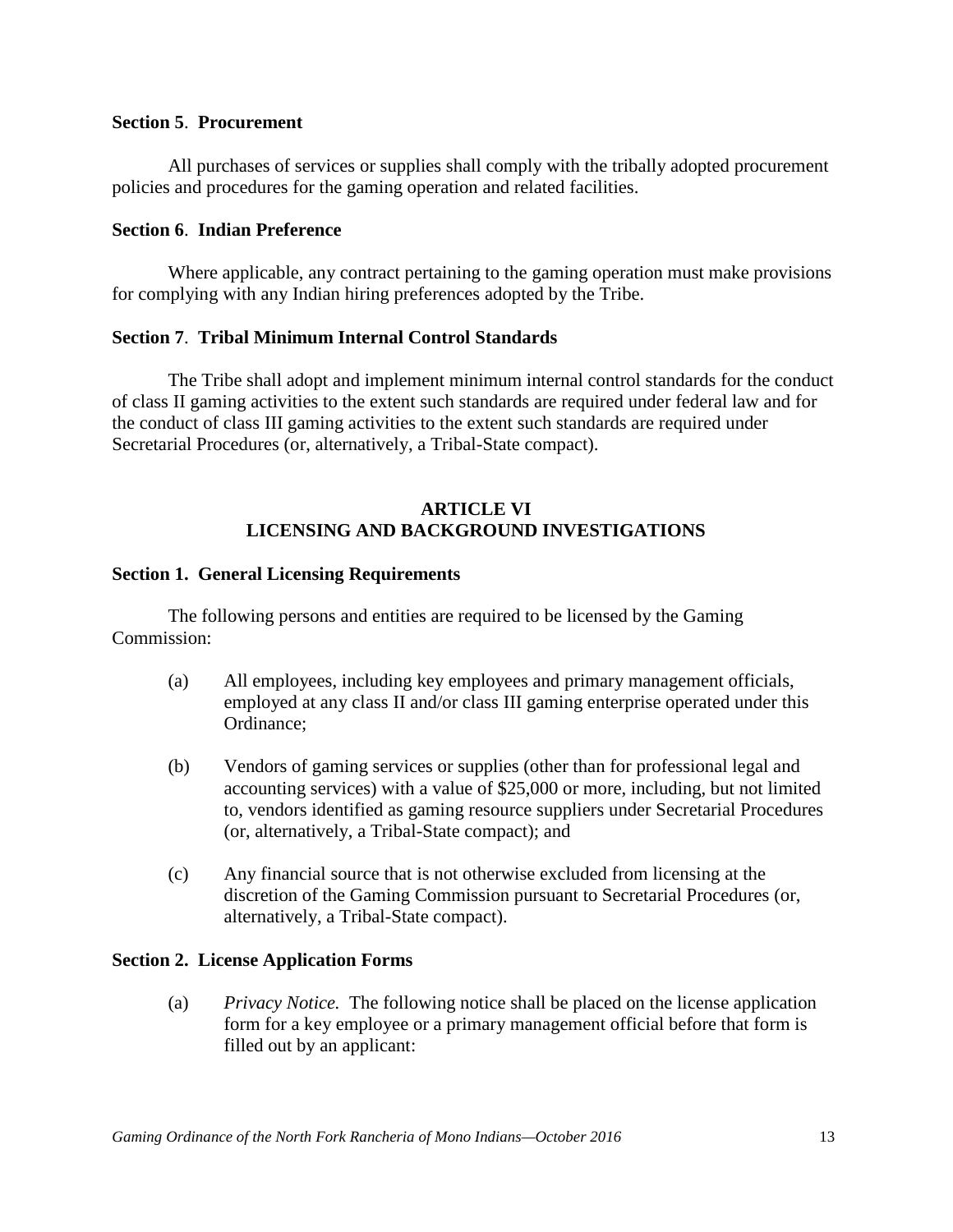In compliance with the Privacy Act of 1974, the following information is provided: Solicitation of the information on this form is authorized by 25 U.S.C. §§ 2701 *et seq*. The purpose of the requested information is to determine the eligibility of individuals to be granted a gaming license. The information will be used by the Tribal gaming regulatory authorities and by the National Indian Gaming Commission members and staff who have need for the information in the performance of their official duties. The information may be disclosed by the Tribe or the NIGC to appropriate Federal, Tribal, State, local, or foreign law enforcement and regulatory agencies when relevant to civil, criminal or regulatory investigations or prosecutions or when pursuant to a requirement by a tribe or the NIGC in connection with the issuance, denial, or revocation of a gaming license, or investigations of activities while associated with a tribe or a gaming operation. Failure to consent to the disclosures indicated in this notice will result in a tribe being unable to license you for a primary management official or key employee position.

The disclosure of your Social Security Number (SSN) is voluntary. However, failure to supply a SSN may result in errors in processing your application.

(b) *Notice Regarding False Statements.* The following additional notice shall be placed on the application form for a key employee or primary management official before it is filled out by an applicant.

> A false statement on any part of your license application may be grounds for denying a license or the suspension or revocation of a license. Also, you may be punished by fine or imprisonment (U.S. Code, title 18, section 1001).

#### **Section 3. License Fees**

The Gaming Commission shall establish a fee schedule for licenses to cover its expenses in investigating and licensing key employees and primary management officials of the gaming operation. Application fees shall be nonrefundable, regardless of whether or not a license is issued. Such fees shall be made payable to the Tribe.

#### **Section 4. Fingerprints**

The Tribe shall perform a background investigation for each primary management officials and key employee of the gaming operation. The Tribe shall request fingerprints from each primary management official and key employee.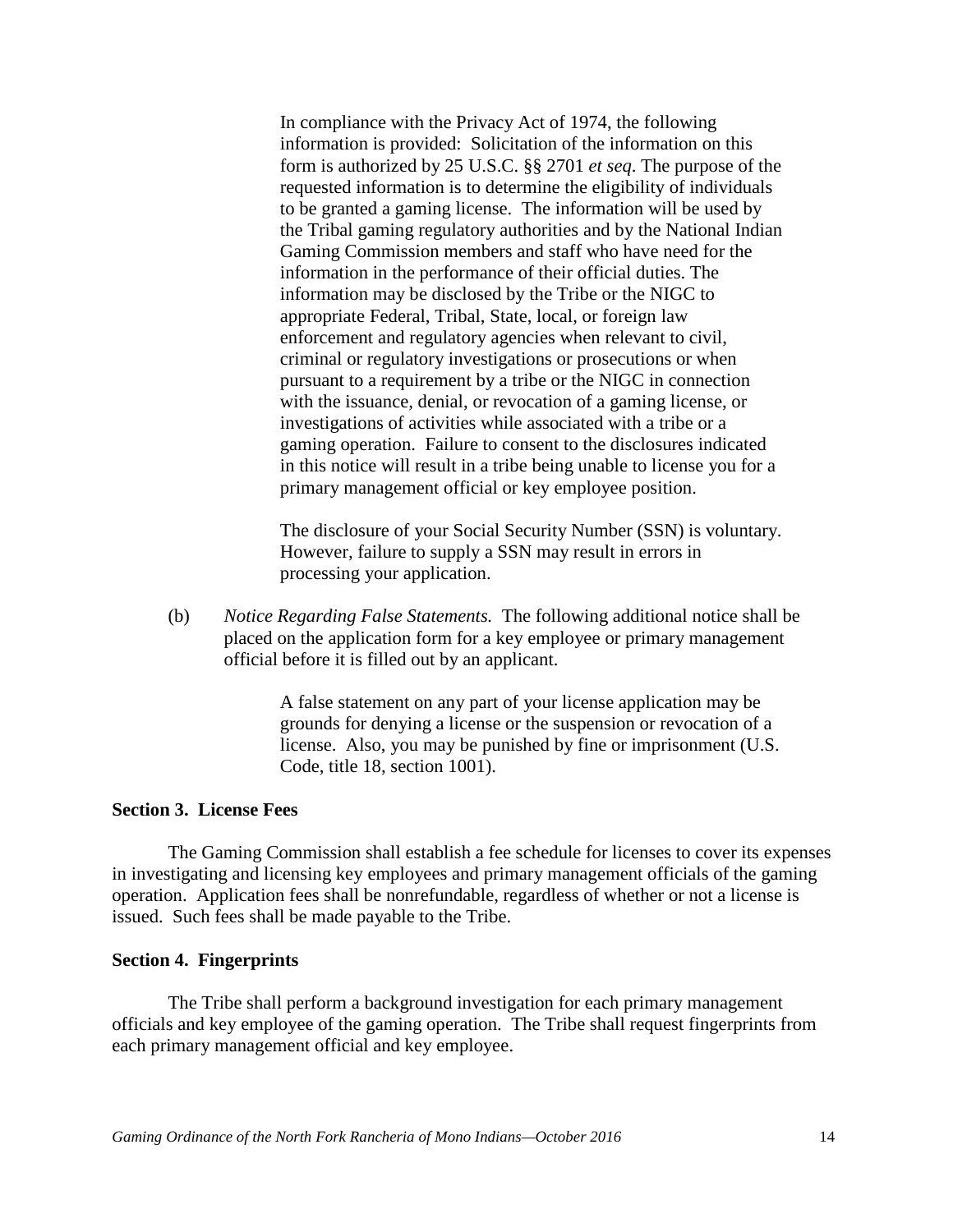#### **Section 5. Background Investigations**

- (a) *Investigations Required.* The Tribe shall perform a background investigation for each primary management official and key employee in its gaming operation. The Gaming Commission is responsible for conducting the background investigations of primary management officials and key employees.
- (b) *Conducting Investigations.* The Gaming Commission shall conduct or cause to be conducted an investigation sufficient to make an eligibility determination finding an applicant eligible for a gaming license under this Ordinance. The Gaming Commission shall request from each applicant all of the following information:
	- (1) Full name, other names used (oral or written), social security number(s), birth date, place of birth, citizenship, gender, all languages (spoken or written):
	- (2) Currently and for the previous five (5) years: business and employment positions held, ownership interests in those businesses, business and residence addresses, and driver's license numbers;
	- (3) The names and current addresses of at least three (3) personal references, including one (1) personal reference who was acquainted with the applicant during each period of residence listed under paragraph (b)(2) of this section;
	- (4) Current business and residence telephone numbers, and all cell phone numbers;
	- (5) A description of any existing and previous business relationships with Indian tribes, including ownership interests in the businesses;
	- (6) A description of any existing and previous business relationships with the gaming industry generally, including ownership interests in the businesses;
	- (7) The name and address of any licensing or regulatory agency with which the person has filed an application for a license or permit related to gaming, whether or not such license or permit was granted;
	- (8) For each felony for which there is an ongoing prosecution or a conviction, the charge, the name and address of the court involved, and the date and disposition if any;
	- (9) For each misdemeanor conviction or ongoing misdemeanor prosecution (excluding minor traffic violations), within ten (10) years of the date of the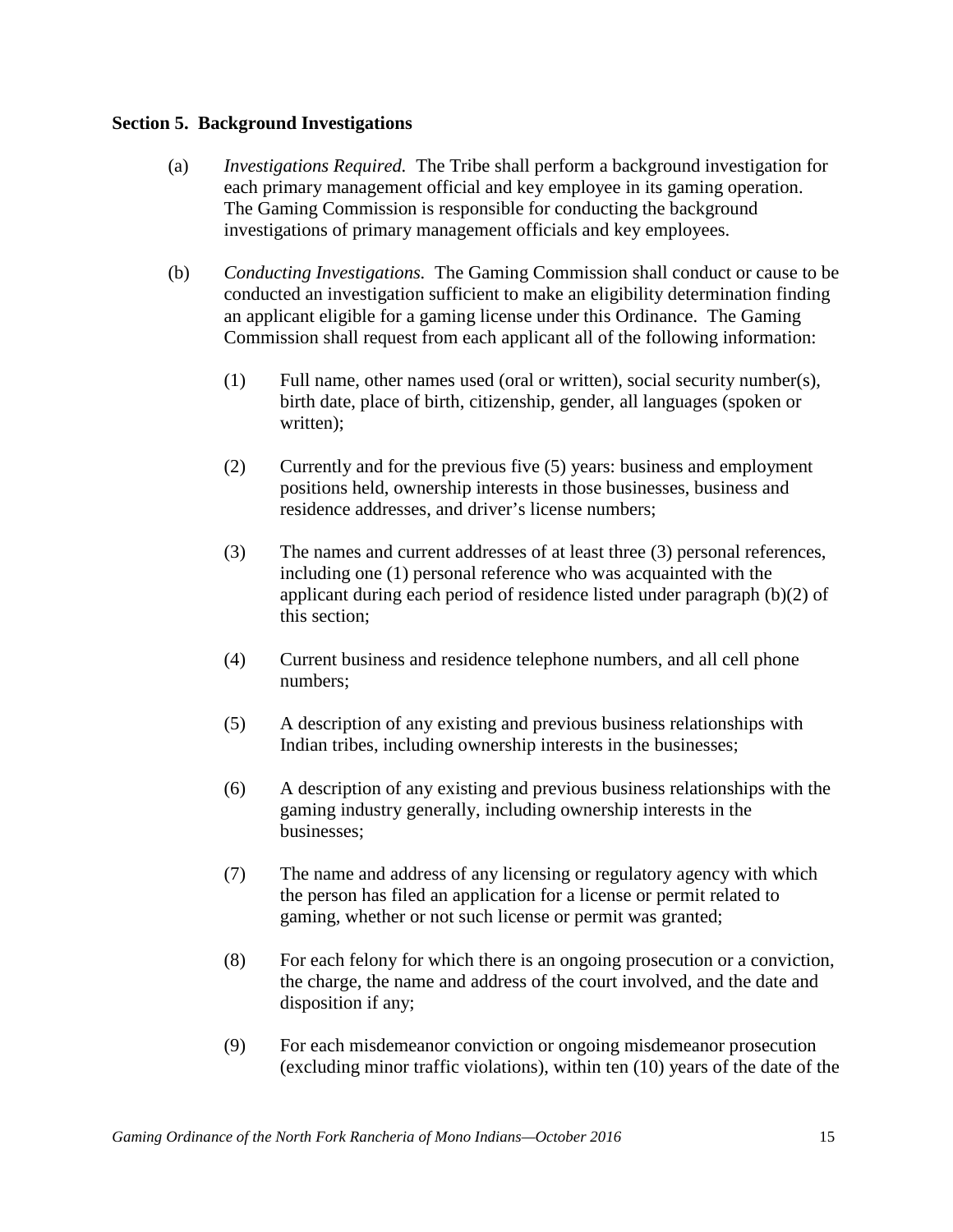application, the name and address of the court involved and the date and disposition, if any;

- (10) For each criminal charge (excluding minor traffic charges), whether or not there is a conviction, if such criminal charge is within ten (10) years of the date of the application and is not otherwise listed pursuant to paragraph (b)(8) or (b)(9) of this section, the criminal charge, the name and address of the court involved and the date and disposition, if any;
- (11) The name and address of any licensing or regulatory agency with which the person has filed an application for an occupational license or permit, whether or not such license or permit was granted;
- (12) A current photograph;
- (13) Fingerprints obtained in accordance with procedures adopted by the Tribe pursuant to  $25$  C.F.R.  $\S$  522.2(h); and
- (14) Any other information the Tribe deems relevant.
- (c) *Retention of Information.* When a primary management official or key employee is employed by the Tribe, a complete application file, containing all of the information listed in paragraph (b) of this section, shall be maintained.
- (d) *Confidentiality.* The Gaming Commission and its investigators shall keep confidential the identity of each person interviewed in the course of conducting a background investigation.

## **Section 6. Procedures for Conducting Background Investigations**

The Gaming Commission shall employ or engage an investigator to conduct a background investigation of each applicant for a primary management official or key employee position. The investigation must be sufficient to allow the Gaming Commission to make an eligibility determination under section 8 of this article. The investigator shall:

- (a) Verify the applicant's identify through items such as a social security card, driver's license, birth certificate or passport;
- (b) Contact each personal and business reference provided in the license application, when possible;
- (c) Conduct a personal credit check;
- (d) Conduct a civil history check for past or outstanding judgments, current liens, past or pending lawsuits, and any other information deemed to be relevant;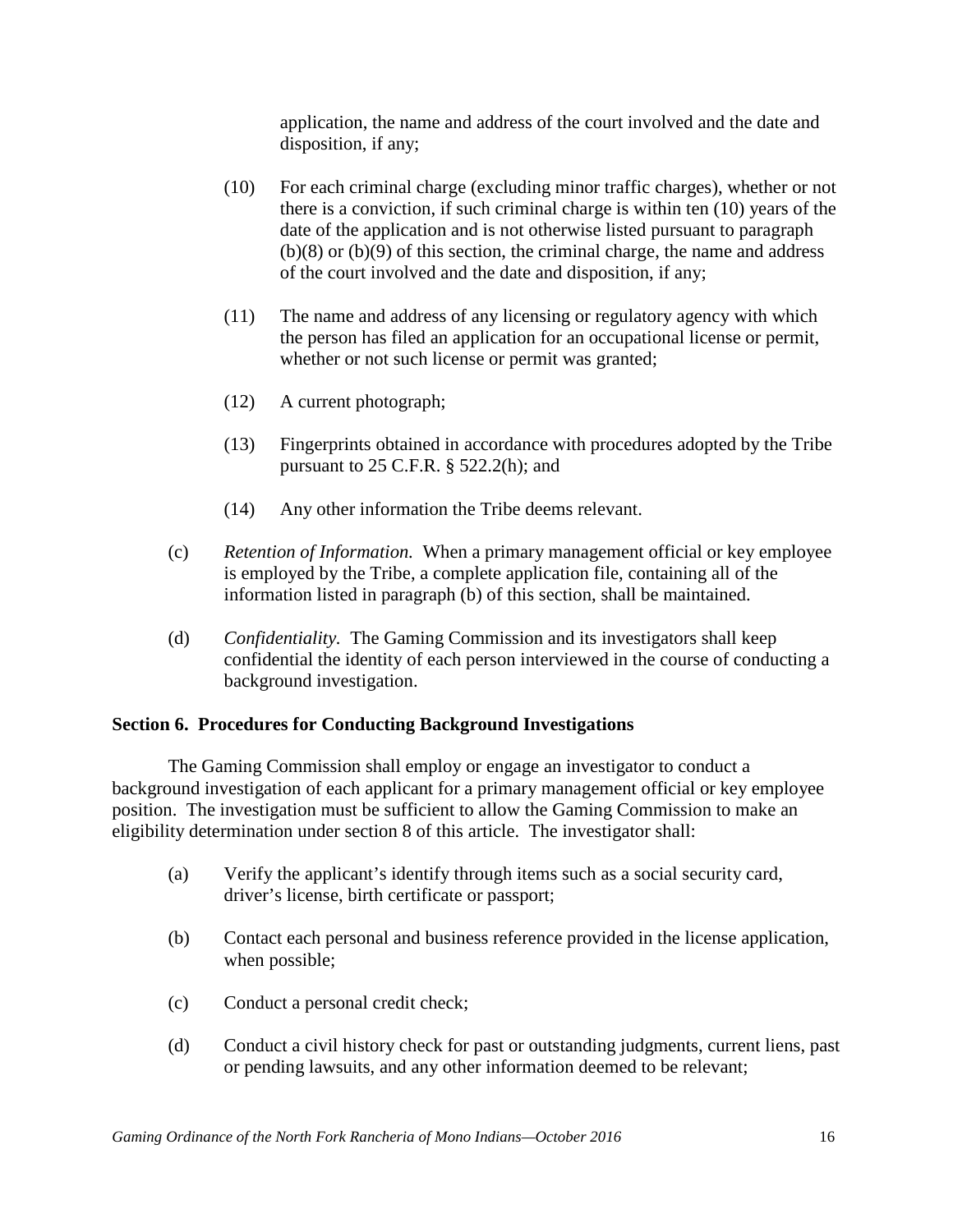- (e) Conduct a criminal history records check by submitting the applicant's fingerprints to the NIGC or to another law enforcement agency for forwarding to the FBI to perform a criminal history records check utilizing the FBI's data base;
- (f) Based on the results of the criminal history records check, as well as information acquired from an applicant's self-reporting or from any other source, obtain information from the appropriate court regarding any past felony and/or misdemeanor convictions or ongoing prosecutions within the past 10 years;
- (g) Inquire into any previous or existing business relationships with the gaming industry, including with any tribes with gaming operations, by contacting the entities or tribes;
- (h) Verify the applicant's history and current status with any licensing agency by contacting the agency; and
- (i) Take other appropriate steps to verify the accuracy of the information, focusing on any problem areas noted.

# **Section 7. Investigative Reports**

- (a) The Tribe shall create and maintain an investigative report for each background investigation of a primary management official or key employee. Investigative reports shall include all of the following information:
	- (1) Steps taken in conducting the background investigation;
	- (2) Results obtained;
	- (3) Conclusions reached; and
	- (4) The basis for those conclusions.
- (b) *Prior Results.* If, in the course of a background investigation, the Gaming Commission discovers that applicant has a notice of results on file with the NIGC from a prior investigation and the Gaming Commission has access to the earlier investigative materials, the Gaming Commission may rely on those materials and update the investigation and investigative report to be provided to the NIGC under section 8 of this article.

# **Section 8. Eligibility Determinations**

(a) Before a license is issued to a primary management official or key employee, the Gaming Commission shall make a finding concerning the eligibility of that person for receiving a gaming license by reviewing the applicant's prior activities, criminal record, if any, and reputation, habits and associations. A license may not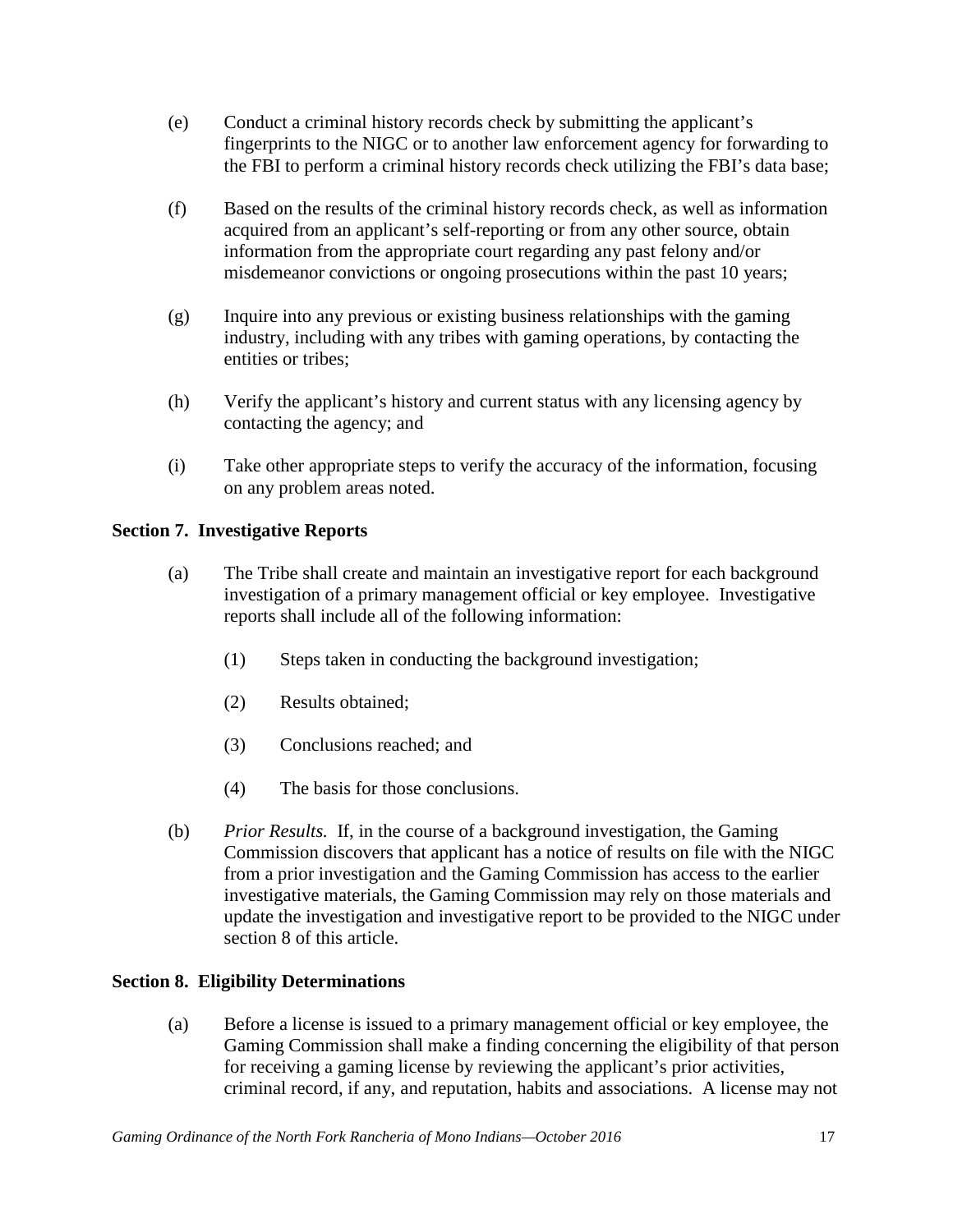be issued unless the Gaming Commission is satisfied the applicant is a person of good character, honesty and integrity. In making findings concerning the eligibility of license applicants, the Gaming Commission shall take into consideration any of the following circumstances:

- (1) If the applicant knowingly and intentionally provided false statements or information or omitted relevant information on the application, or otherwise misrepresented or failed to disclose a material fact to the Gaming Commission;
- (2) If the prior activities, criminal record, reputation, habits and associations of the person indicate that the person may be a threat to the public interest or to the effective regulation and control of gaming;
- (3) If association with or employment of this applicant creates or enhances the dangers of unsuitable, unfair, or illegal practices, methods, and activities in the conduct of gaming or the carrying on of the business and financial arrangements incidental thereto;
- (4) If the applicant has violated, failed, or refused to comply with the provisions, requirements, conditions, limitations, or duties imposed by any provision of this Ordinance or Secretarial Procedures (or, alternatively, a Tribal-State compact), or possesses knowledge that such violation has occurred upon any premises occupied or operated by any such person or over which he or she has/had substantial control;
- (5) If the applicant knowingly caused, aided, abetted, or conspired with another to cause any person or entity to violate any of the laws of any jurisdiction, the provisions of this Ordinance or Secretarial Procedures (or, alternatively, a Tribal-State compact);
- (6) If the applicant has ever obtained a license by fraud, misrepresentation, concealment, or through inadvertence or mistake;
- (7) If the applicant has ever been convicted of, or forfeited bond upon a charge of, or plead guilty to forgery, larceny, extortion, conspiracy to defraud, willful failure to make required payment or reports to any Tribal, State, or U.S. Government agency at any level, or filed false reports therewith, or of any similar offense(s), or of bribing or otherwise unlawfully influencing a public official or employee of a Tribe, a State, or the U.S. Government, or of any felony or misdemeanor involving any gaming activity, physical harm to individuals or moral turpitude;
- (8) If the applicant is subject to current prosecution, pending charges, or a conviction under appeal for any of the offenses listed above. Upon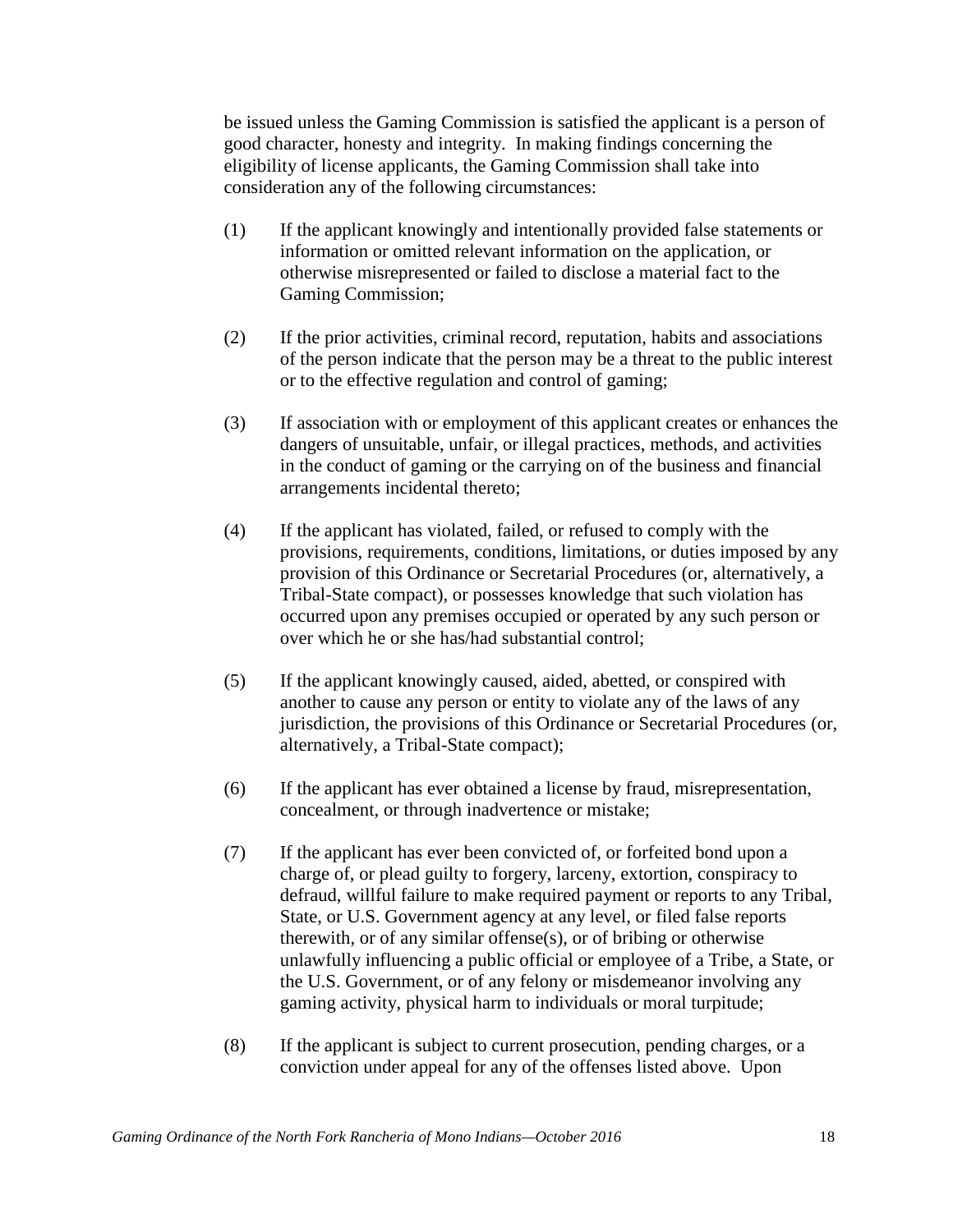request of the applicant, the Gaming Commission may defer decision on the application pending the results of such prosecution or appeal;

- (9) If the applicant has demonstrated a willful disregard for compliance with a gaming regulatory authority in any jurisdiction or has ever had a gaming license issued by any State, Tribe or foreign gaming regulatory agency suspended, revoked or denied; or
- (10) If the applicant has failed to provide any information requested by the Gaming Commission within fourteen (14) days of the request for the information.
- (b) If the Gaming Commission, in applying the standards adopted in this Ordinance, determines that licensing the person poses a threat to the public interest or to the effective regulation of gaming, or creates or enhances dangers of unsuitable, unfair, or illegal practices, methods and/or activities in the conduct of gaming, the Gaming Commission shall not license that person in a key employee or primary management official position.
- (c) Copies of the eligibility determination shall be included with the notice of results that must be submitted to the NIGC before the licensing of a primary management official or key employee.

# **Section 9**. **Notice of Results of Background Investigations**

- (a) Before issuing a license to a key employee or primary management official, the Gaming Commission shall prepare a notice of results of the applicant's background investigation to submit to the NIGC.
	- (1) The notice of results must be submitted to the appropriate Regional Office of the NIGC no later than 60 days after the applicant begins working for the Tribe.
- (b) The notice of results shall include the following information:
	- (1) The applicant's name, date of birth, and social security number;
	- (2) The date on which applicant began or will begin work as a key employee or primary management official;
	- (3) A summary of the information presented in the investigative report, including:
		- (i) licenses that have been previously denied;
		- (ii) gaming licenses that have been revoked, even if subsequently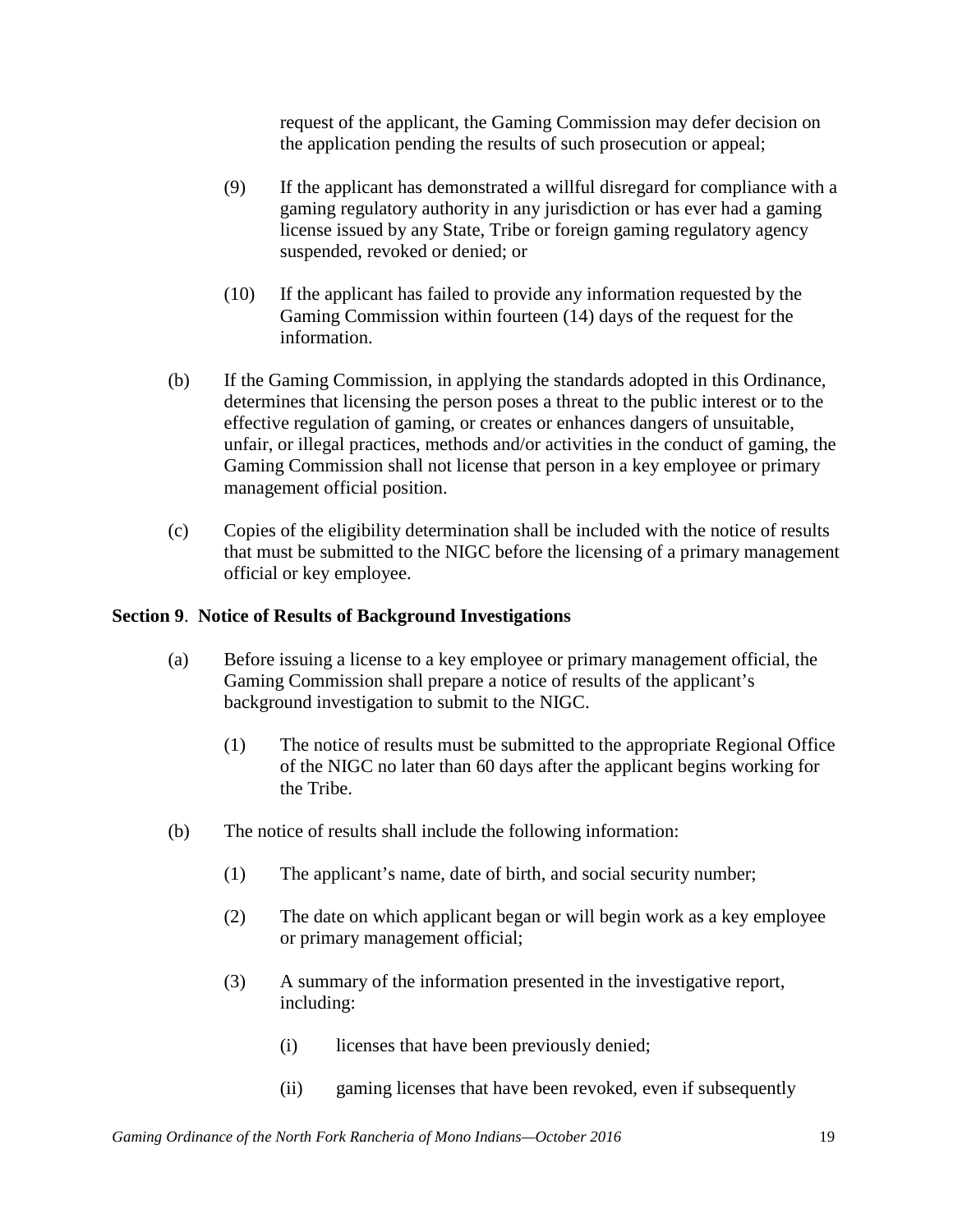reinstated;

(iii) every known criminal charge brought against the applicant within the last 10 years of the date of the application; and

(iv) every felony of which the applicant has been convicted or any ongoing prosecution.

(4) A copy of the eligibility determination made in accordance with section 8 of this article.

## **Section 10. Reporting to State Gaming Agency**

- (a) *Notice of Intent to License.* With respect to gaming employees, upon receipt of a completed license application and a determination to issue a temporary or permanent license, the Gaming Commission shall transmit within twenty-one (21) days to the State Gaming Agency for a determination of suitability for licensure under the California Gambling Control Act a notice of intent to license the applicant, together with all of the following:
	- (1) A copy of all tribal license application materials and information received by the Gaming Commission from the applicant which is not otherwise prohibited or restricted from disclosure under applicable federal law or regulation;
	- (2) A complete set of fingerprint impressions, rolled by a certified fingerprint roller, which may be on a fingerprint card or transmitted electronically;
	- (3) A current photograph; and
	- (4) Except to the extent waived by the State Gaming Agency, such releases of information, waivers, and other completed and executed forms as have been obtained by the Gaming Commission.
- (b) *List of Gaming Employees.* Upon request, the Gaming Commission shall provide the State Gaming Agency with the name, badge identification number (if any), and job title of all gaming employees.
- (c) *Gaming Resource Suppliers.* Within twenty-one (21) days of the issuance of a license to a gaming resource supplier, the Gaming Commission shall transmit to the State Gaming Agency a copy of the license and a copy of all tribal license application materials and information received by it from the applicant which is not otherwise prohibited or restricted from disclosure under applicable federal law or regulation.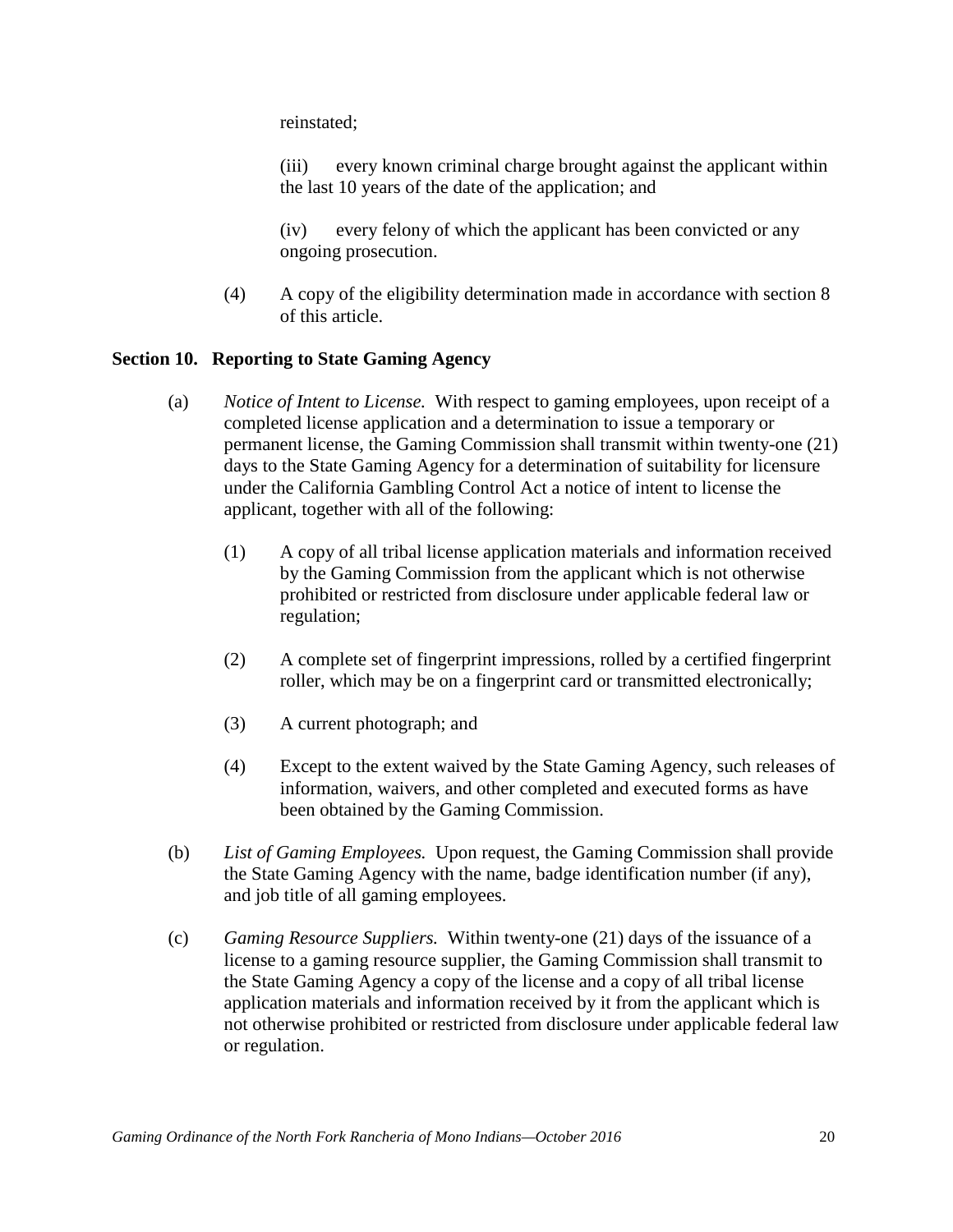- (d) *Financial Sources.* Within twenty-one (21) days of the issuance of a license to a financial source, the Gaming Commission shall transmit to the State Gaming Agency a copy of the license. Upon issuance of a license, the Gaming Commission shall direct the financial source licensee to transmit to the State Gaming Agency within twenty-one (21) days a copy of all license application materials and information submitted to the Gaming Commission.
- (e) *Renewals.* Prior to renewing a license, the Gaming Commission shall forward to the State Gaming Agency copies of all information and documents received in connection with the application for renewal of the Tribal gaming license, which is not otherwise prohibited or restricted from disclosure under applicable federal law or regulation, for purposes of the State Gaming Agency's consideration of renewal of its determination of suitability.
- (f) *Limitation on State Reporting Requirements.* Notwithstanding any requirements to the contrary in this Ordinance, if the Tribe operates a gaming facility that offers only class II gaming and not class III gaming, or the Tribe is not otherwise subject to State reporting requirements, the Gaming Commission's reporting and other obligations pursuant to this Ordinance shall be limited to those required under applicable federal law. In such case, the Gaming Commission's ability to issue a license shall not be dependent on receiving a determination of suitability from the State Gaming Agency unless otherwise required by applicable federal law.

# **Section 11. Granting a Gaming License**

- (a) All primary management officials and key employees of the gaming operation must have a gaming license issued by the Tribe.
- (b) The Gaming Commission is responsible for granting and issuing gaming licenses to primary management officials and key employees.
- (c) The Gaming Commission may license a primary management official or key employee applicant after submitting a notice of results of the applicant's background investigation to the NIGC as required under this Ordinance.
- (d) The Gaming Commission shall notify the NIGC of the issuance of a license to a primary management official or key employee within 30 days of issuance.
- (e) The Tribe shall not employ an individual in a primary management official or key employee position who does not have a license after 90 days of beginning work at the gaming operation.
- (f) The Gaming Commission must reconsider a license application for a primary management official or key employee if it receives a statement of itemized objections to issuing such a license form the NIGC, and those objections are received within 30 days of the NIGC receiving a notice of results of the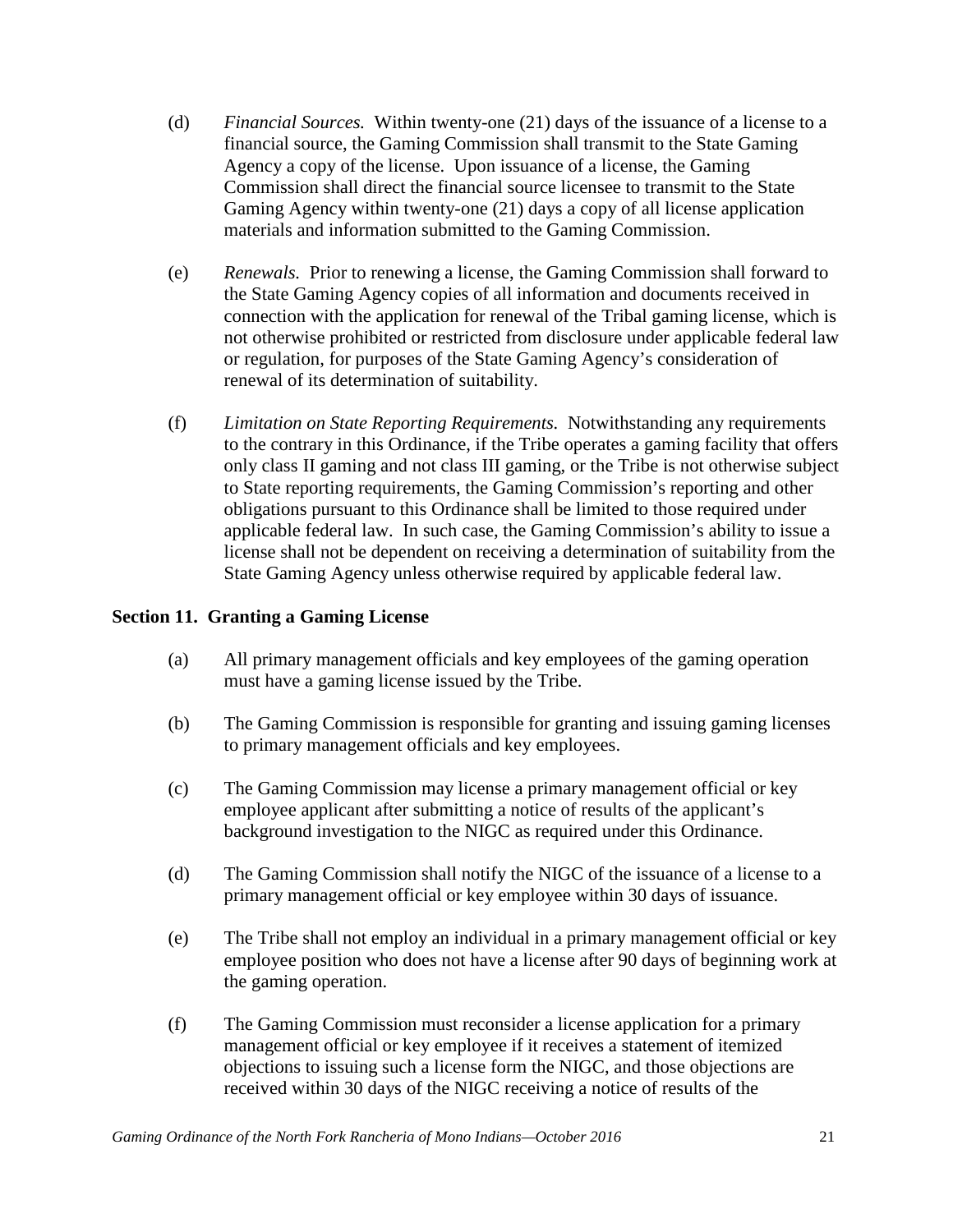applicant's background investigation.

- (1) The Gaming Commission shall take the NIGC's objections into account when reconsidering a license application.
- (g) The Tribe will make the final decision whether to issue a license to an applicant for a primary management official or key employee position.
- (h) If the Gaming Commission has issued a license to a primary management official or key employee before receiving the NIGC's statement of objections, notice and hearing shall be provided to the licensee pursuant to the procedures in this Ordinance and consistent with the requirements under 25 C.F.R. Part 558.
- (i) *Issuance and Delivery of Licenses.* The Gaming Commission is responsible for issuing licenses and for delivering them, by certified mail, return receipt requested, or in person, to applicants once they are issued.

# **Section 12. Temporary Licenses**

If an applicant has completed a license application to the satisfaction of the Gaming Commission, and the Gaming Commission has conducted a preliminary background investigation, the Gaming Commission may issue a temporary license and impose such conditions thereon as it deems appropriate pending completion of the licensing process, provided that the Gaming Commission has no information suggesting the applicant would either be automatically disqualified from obtaining a license or that would cause a reasonable person to investigate further before issuing a license.

# **Section 13. Denying Gaming Licenses**

- (a) The Gaming Commission shall not license a primary management official or key employee if the Gaming Commission determines, in applying the standards under section 8 of this article for making a license eligibility determination, that licensing the person:
	- (1) Poses a threat to the public interest;
	- (2) Poses a threat to the effective regulation of gaming; or
	- (3) Creates or enhances the dangers of unsuitable, unfair or illegal practices, methods and/or activities in the conduct of gaming.
- (b) When the Gaming Commission does not issue a license to an applicant for a primary management official or key employee position, or revokes a previously issued license after reconsideration, it shall:
	- (1) Notify the NIGC; and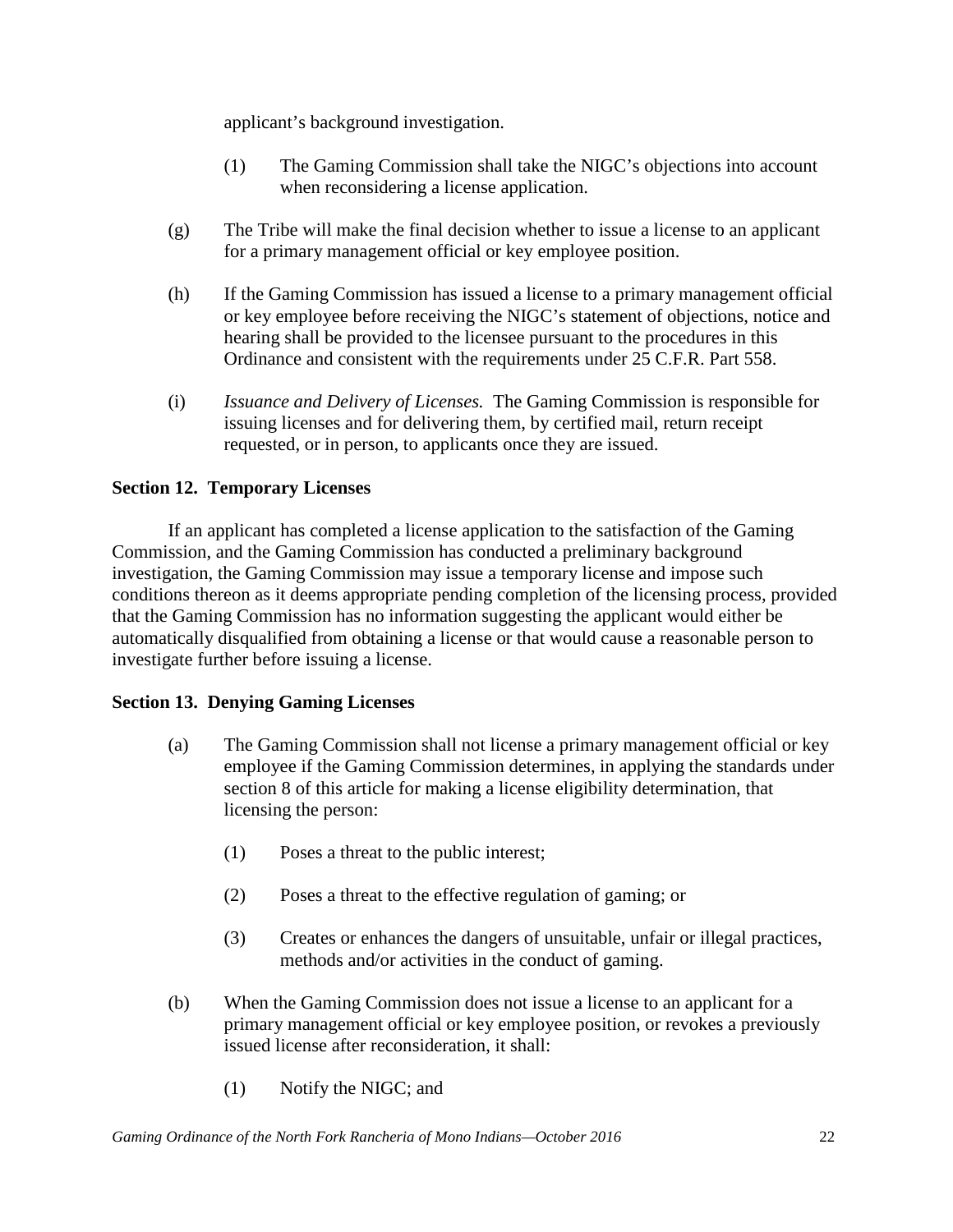(2) Forward copies of its eligibility determination and notice or results of the applicant's background investigation to the NIGC for inclusion in the Indian Gaming Individuals Record System.

# **Section 14. Gaming License Suspensions and Revocations**

- (a) If, after a license is issue to a primary management official or a key employee, the Tribe receives notice from the NIGC that the primary management official or key employee is not eligible for employment, the Gaming Commission shall do the following:
	- (1) Immediately suspend the license;
	- (2) Provide the licensee with written notice of the suspension and proposed revocation; and
	- (3) Provide the licensee with notice of a time and place for a hearing on the proposed revocation of the license.
- (b) The right to revocation hearing vests only when a license is granted under an ordinance approved by the NIGC Chair.
- (c) Following a revocation hearing, the Tribe shall decide whether to revoke or restate the license at issue.
- (d) The Tribe shall notify the NIGC of its decision to revoke or reinstate a license within 45 days of receiving notification from the NIGC that a primary management official or key employee is not eligible for employment.
- (e) In the event the State Gaming Agency denies an applicant a determination of suitability or refuses to renew a determination of suitability, the Gaming Commission shall revoke any temporary or conditional license issued to the applicant and deny the applicant a license subject to any exceptions permitted under Secretarial Procedures (or, alternatively, a Tribal-State compact) and subject to the applicant's appeal rights available under state law.
- (f) The Gaming Commission shall suspend, revoke, or deny a license upon the occurrence of any of the following:
	- (1) Notification by the NIGC as set forth in this section, or by any other reliable source, that the licensee is not eligible for a license under this Ordinance;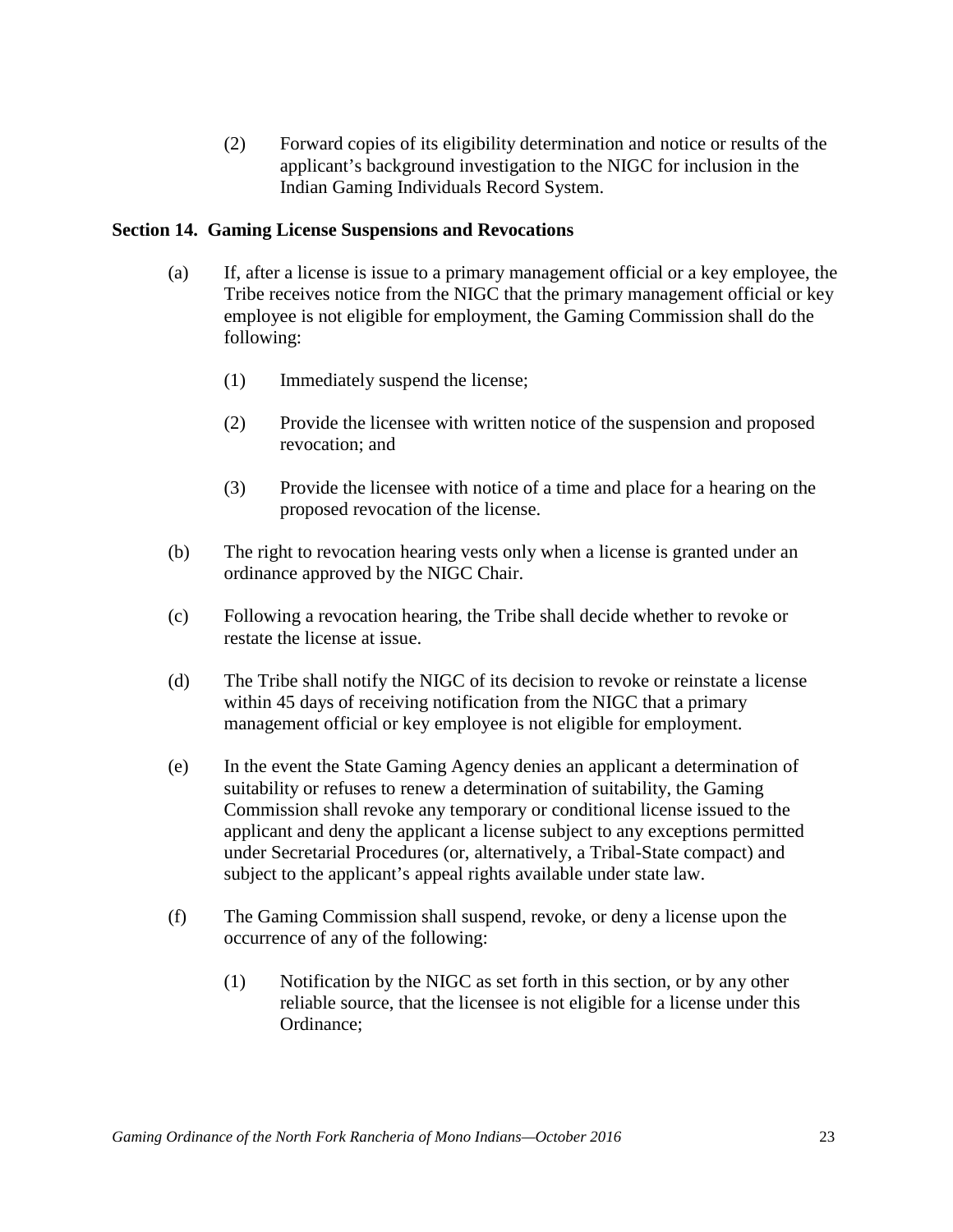- (2) Notification by the State Gaming Agency that it intends to deny an application for a determination of suitability or a renewal of determination of suitability;
- (3) The Gaming Commission has probable cause to believe that the licensee has, by act or omission, violated provisions of this Ordinance orSecretarial Procedures (or, alternatively, a Tribal-State compact), the Tribe's gaming regulations, any condition of a conditional gaming license, or any other federal, State or Tribal laws or regulations;
- (4) The Gaming Commission has reason to believe that the continued licensing of a person constitutes an immediate threat to the public health, safety or welfare;
- (5) The Gaming Commission has reason to believe that the licensee is involved in any theft, misappropriation, misuse or abuse of Tribal assets;
- (6) The licensee engages in any conduct that brings discredit or embarrassment to the Tribe's gaming operation or the Tribe, or interferes with the normal operation of the Tribe's gaming facilities;
- (7) The licensee fails to disclose any required information on any state or Tribal gaming license application;
- (8) The licensee fails to respond to a request from the Gaming Commission within fourteen (14) days of the date of the initial request; or
- (9) The licensee's employment with the Tribe's gaming operation is terminated, voluntarily or involuntarily.

# **Section 15. Records Retention**

- (a) The Gaming Commission shall retain, or no less than three (3) years from the date a primary management official or key employee is terminated from employment with the Tribe, the following documentation:
	- (1) Applications for licensing;
	- (2) Investigative Reports; and
	- (3) Eligibility Determinations.

## **Section 16. Licenses for Vendors**

*Vendor Licenses Required.* Vendors of gaming services or supplies, with a value of \$25,000 or more annually, including vendors identified as a gaming resource supplier or a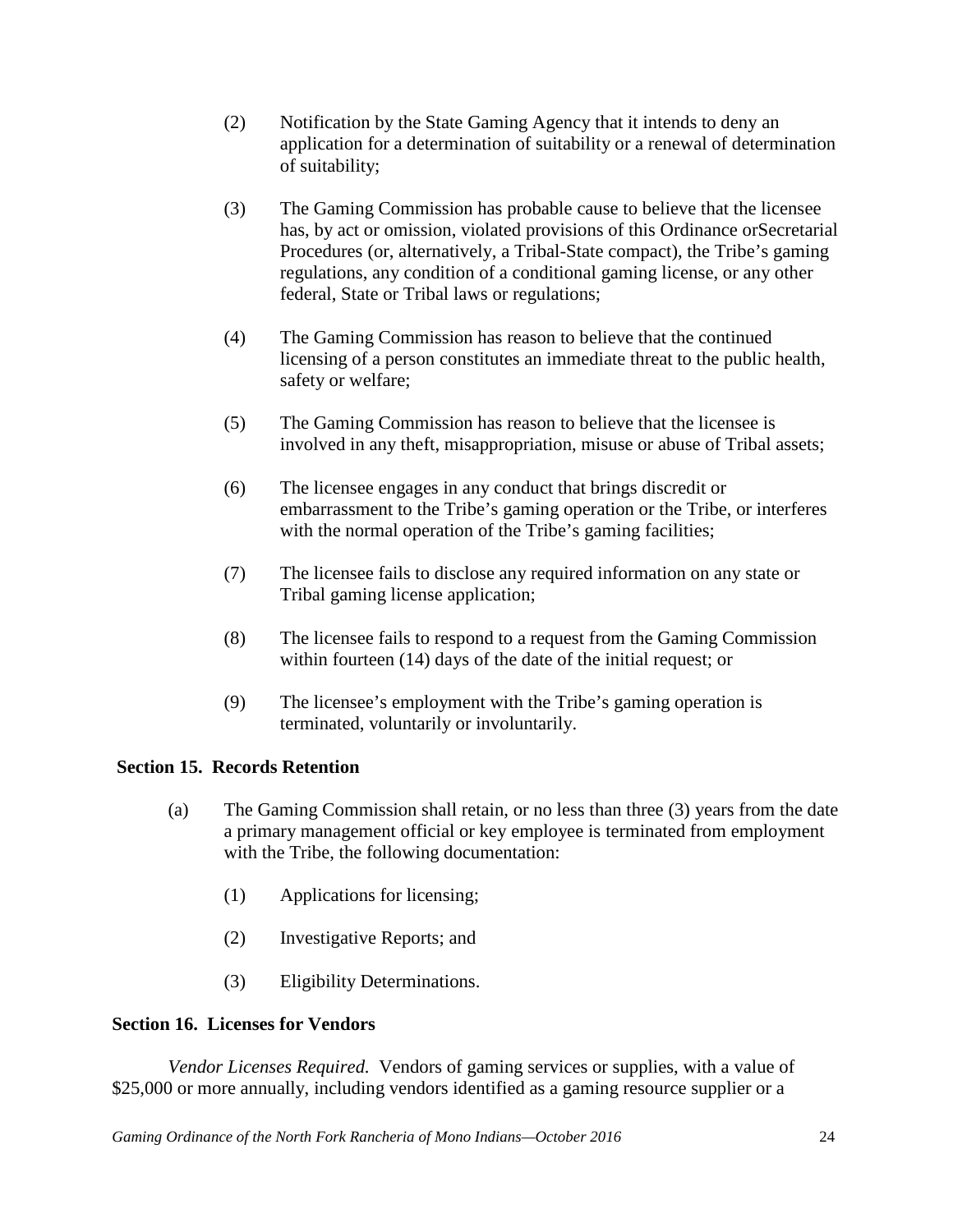financial source requiring licensure under Secretarial Procedures (or, alternatively, a Tribal-State compact), must have a vendor license from the Gaming Commission in order to transact business with the Tribe's gaming operation. Contracts for professional legal and accounting services are excluded from this section.

- (a) *Gaming Resource Suppliers.* Every gaming resource supplier shall be licensed by the Gaming Commission prior to the sale, lease or distribution, or further sale, lease, or distribution, of any gaming resources to or in connection with the Tribe's gaming operation or facility. Except as otherwise provided under Secretarial Procedures (or, alternatively, a Tribal-State compact), the gaming resource supplier shall also apply to, and the Tribe shall require it to apply to, the State Gaming Agency for a determination of suitability at least thirty (30) days prior to the sale, lease, or distribution, or further sale, lease, or distribution, of any gaming resources to or in connection with the Tribe's gaming operation or facility. If the State Gaming Agency denies or revokes a determination of suitability, the Gaming Commission shall immediately deny or revoke the license and shall not reissue any license to that gaming resource supplier unless and until the State Gaming Agency makes a determination that the gaming resource supplier is suitable.
	- (1) Any agreement between the Tribe and a gaming resource supplier shall include a provision for its termination without further liability on the part of the Tribe, except for the bona fide payment of all outstanding sums (exclusive of interest) owed as of, or payment for services or materials received up to, the date of termination, upon revocation or non-renewal of the gaming resource supplier's license by the Gaming Commission based on a determination of unsuitability by the State Gaming Agency. Except as set forth above, the Tribe shall not enter into, or continue to make payments to a gaming resource supplier pursuant to, any contract or agreement for the provision of gaming resources with any person or entity whose application to the State Gaming Agency for a determination of suitability has been denied or revoked or whose determination of suitability has expired without renewal.
- (b) *Financial Sources*. Every financial source subject to (and not excluded from) licensing by the Gaming Commission under Secretarial Procedures (or, alternatively, a Tribal-State compact) shall, contemporaneously with the filing of its tribal license application, apply to the State Gaming Agency for a determination of suitability. In the event the State Gaming Agency denies the determination of suitability, the Gaming Commission shall immediately deny or revoke the license. A gaming resource supplier who provides financing exclusively in connection with the provision, sale or lease of gaming resources obtained from that supplier may be licensed solely in accordance with licensing procedures applicable, if at all, to gaming resource suppliers and need not be licensed as a financial source under Secretarial Procedures (or, alternatively, a Tribal-State compact).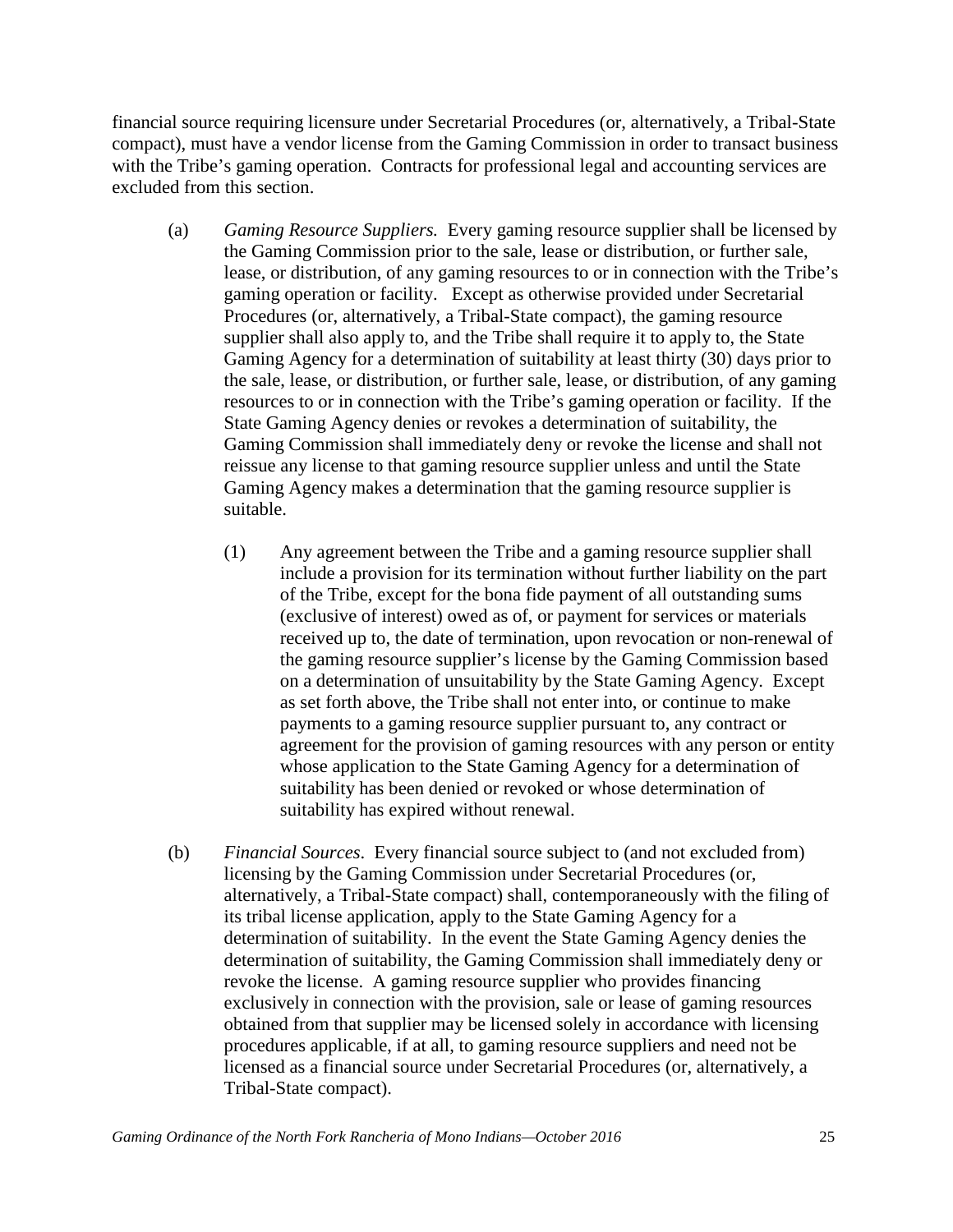(1) Any agreement between the Tribe and a financial source shall be deemed to include a provision for its termination without further liability on the part of the Tribe, except for the bona fide repayment of all outstanding sums (including accrued interest) owed as of the date of termination, upon revocation or non-renewal of the financial source's license by the Gaming Commission based on a determination of unsuitability by the State Gaming Agency. The Tribe shall not enter into, or continue to make payments pursuant to, any contract or agreement for the provision of financing with any person whose application to the State Gaming Agency for a determination of suitability has been denied or revoked or has expired without renewal.

## **Section 17. Submission of a Vendor License Application**

In order to obtain a gaming vendor license, the business must complete a vendor application and submit to background checks of itself and its principals. Principals of a business include those officers, directors, managers, owners, partners, and non-institutional stockholders that either own 10% or more of the business' stock or are the 10 largest stockholders, as well as the on-site supervisors or managers designated in an agreement with the Tribe or gaming operation, if applicable.

#### **Section 18. Contents of the Vendor License Application**

- (a) Applications for gaming vendor license must include the following:
	- (1) Name of business, business address, business telephone number(s), federal tax identification number (or social security number, if a sole proprietorship), main office address (if different from business address), any other names used by the applicant in business, and type of service(s) applicant will provide;
	- (2) Whether the applicant is a partnership, corporation, limited liability company, sole proprietorship or other entity;
	- (3) If the applicant is a corporation, the state of incorporation and the qualification to do business in the State, if the gaming operation is in a different state than the state of incorporation.
	- (4) Trade name, other names ever used and names of any wholly owned subsidiaries or other businesses owned by the vendor or its principals;
	- (5) General description of the business and its activities;
	- (6) Whether the applicant will be investing in, or loaning money to, the gaming operation, and, if so, how much;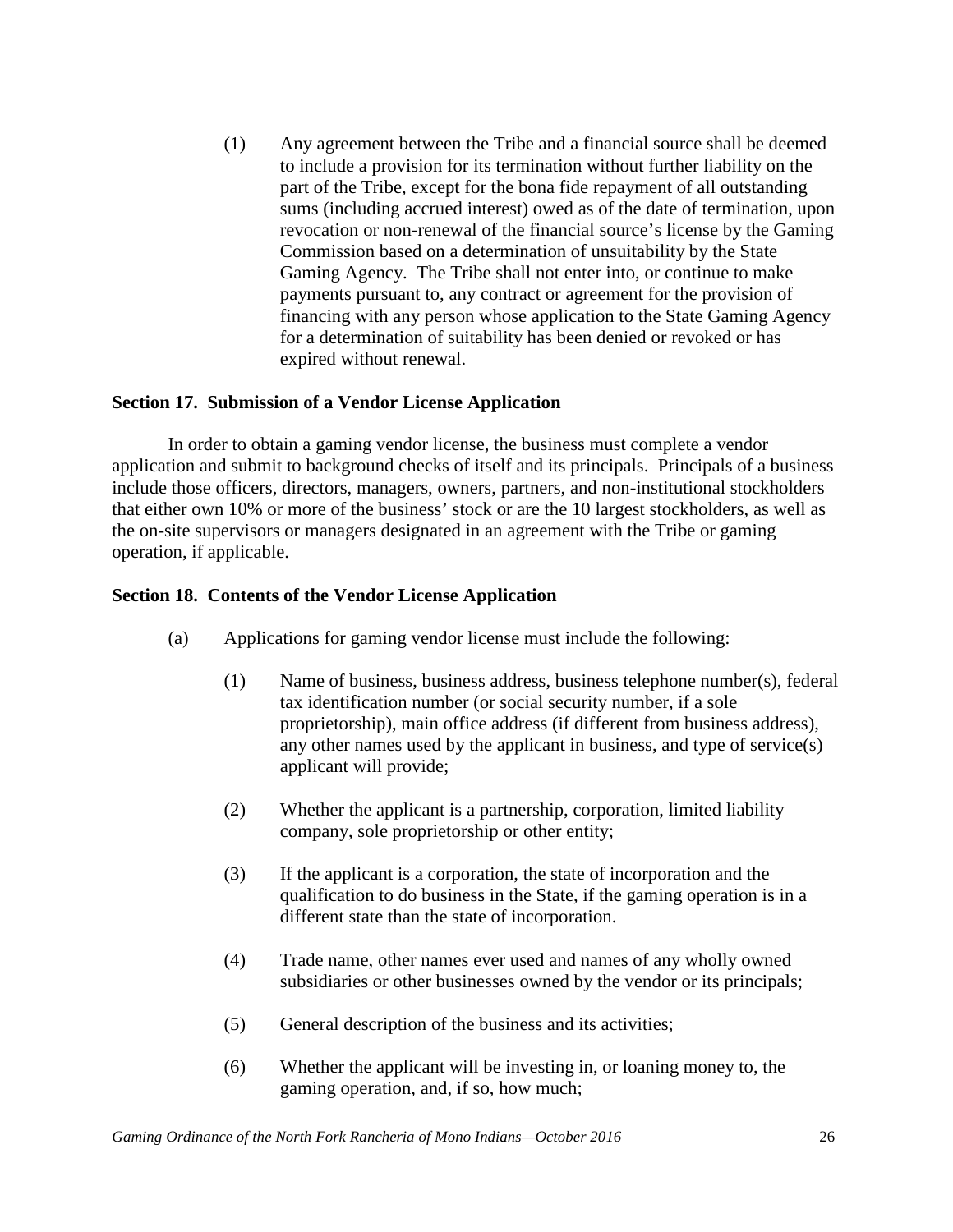- (7) A description of any existing and previous business relationships with the gaming industry generally, including ownership interests in those businesses;
- (8) A list of Indian tribes with which the vendor has an existing or previous business relationship, including ownership, financial or management interests in any non-gaming activity;
- (9) Names, addresses and telephone numbers of three business references with whom the company has regularly done business for the last five (5) years;
- (10) The name and address of any licensing or regulatory agency with which the business has filed an application for a license or permit related to gaming, whether or not such license or permit was granted;
- (11) If the business has ever had a license revoked for any reason, the circumstances involved;
- (12) A list of lawsuits to which the business has been a defendant, including the name and address of the court involved, and the date and disposition, if any;
- (13) A list of the business' funding sources and any liabilities of \$50,000 or more or such higher amount as the Gaming Commission may establish by regulation;
- (14) A list of the principals of the business, their social security numbers, addresses, telephone numbers, titles, and percentage of ownership in the company; and
- (15) Any further information the Tribe or the Gaming Commission deems relevant.
- (b) The following notice shall be placed on the application form for a vendor and its principals:

Inclusion of false or misleading information in the vendor application may be grounds for denial or revocation of the Tribe's vendor license.

(c) A vendor may submit to the Gaming Commission a copy of a recent license application to another jurisdiction if it contains the information listed above. The vendor will be required to submit, in writing, any changes in the information since the other license application was filed, and any information requested by the Tribe not contained in the other application.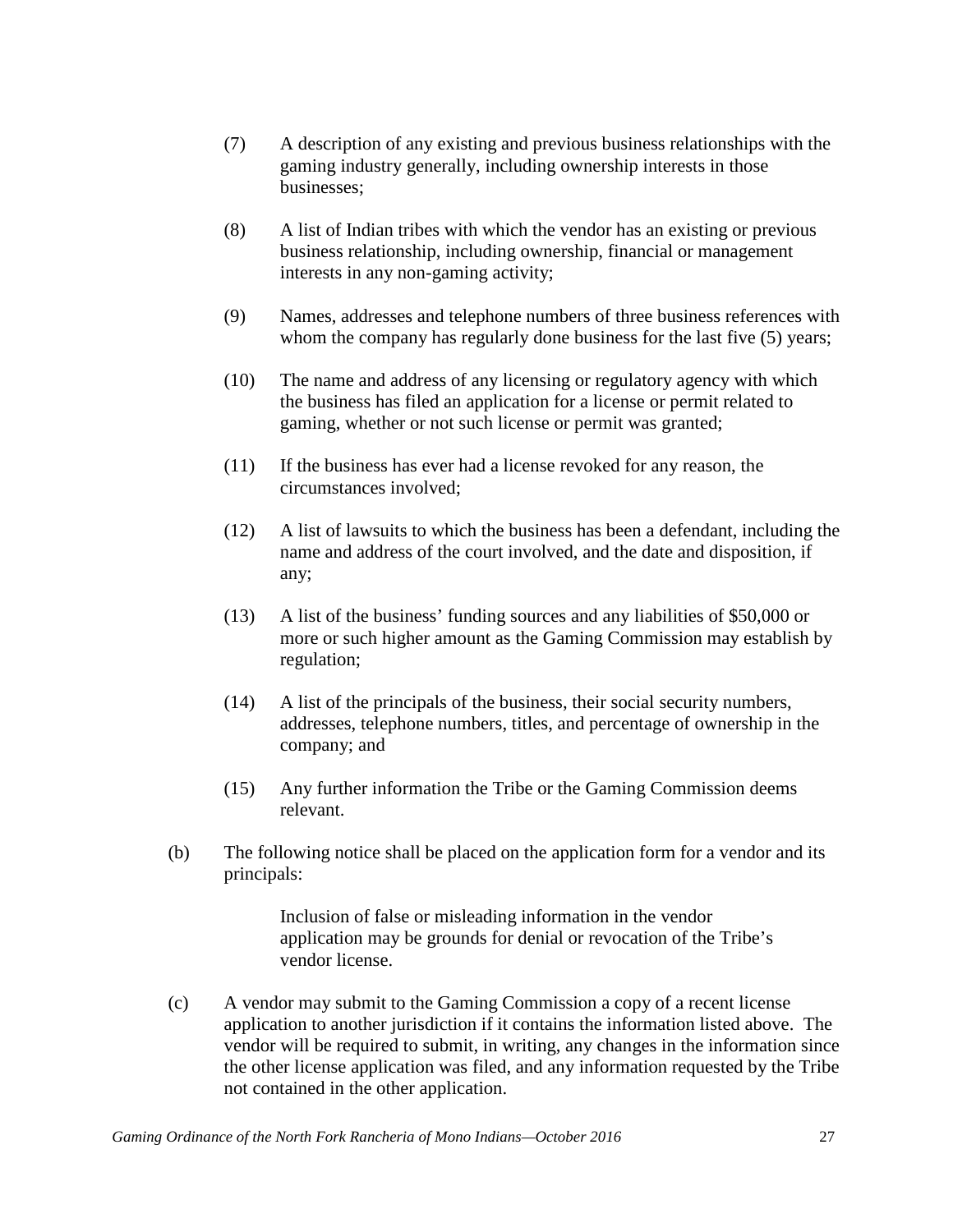### **Section 19. Vendor Background Investigations**

The Gaming Commission shall employ or otherwise engage an investigator to complete an investigation of a gaming vendor. This investigation shall include, at a minimum, the following steps:

- (a) Verification of the vendor's business incorporation status and qualifications to do business in the state where the gaming operation is located;
- (b) Obtaining a business credit report, if available, and conducing a Better Business Bureau check on the vendor;
- (c) Conducting a check of the vendor's business' credit history;
- (d) Calling and questioning each of the references listed in the vendor application; and
- (e) Conducting an investigation of the principals of the vendor's business, including facilitating a criminal history check, obtaining criminal history check results, obtaining a credit report, and interviewing the personal references listed.

#### **Section 20. Vendor License Fees**

The Tribe may a charge a license fee, to be set by the Gaming Commission, to cover its expenses in investigating and licensing vendors of the gaming operation.

## **Section 21. Vendor Background Investigation Reports**

The investigator shall complete an investigative report covering each of the steps taken in the background investigation of the gaming vendor and its principals, and present it to the Gaming Commission.

## **Section 22. Exemption of Vendors Licensed by Recognized Regulatory Authorities**

The Gaming Commission may adopt regulations naming specific licensing authorities that it recognizes and may authorize exemptions to the vendor licensing process from vendors who have received a license from one of the named regulatory authorities. The Gaming Commission may, at its discretion, exclude from licensing those financial sources identified as not requiring a license under the circumstances specified under section 6.4.5 of Secretarial Procedures (or, alternatively, the applicable section of a Tribal-State compact).

#### **Section 23. Identification Cards**

All persons who are required to be licensed pursuant to this Ordinance shall be required to wear, in plain view at all times while in a gaming facility licensed by the Gaming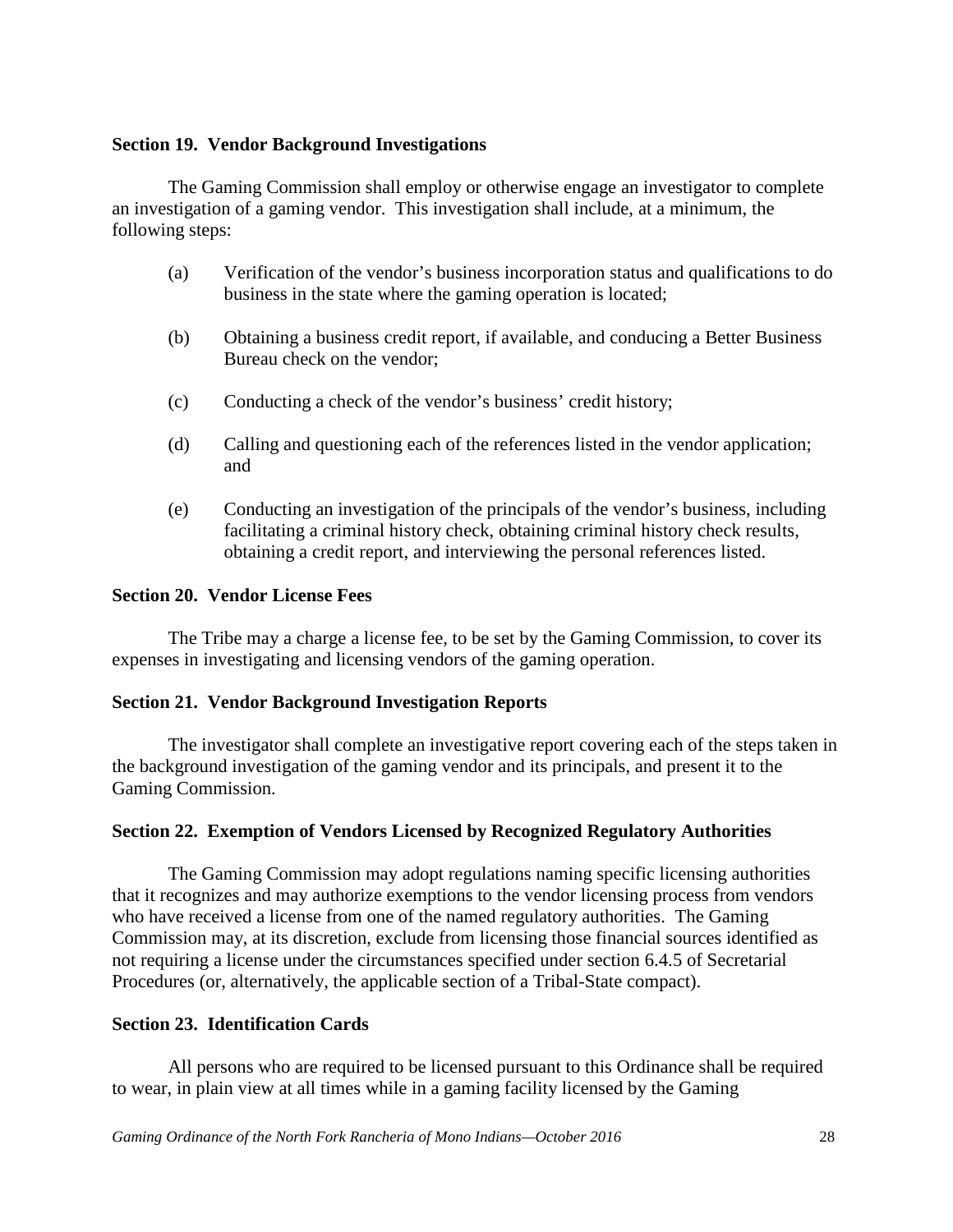Commission, identification badges issued by the Gaming Commission. The identification badges must display the person's photograph, identification number, name, and expiration date of his or her license.

## **Section 24. Due Process**

The denial, suspension or revocation of a license pursuant to this Ordinance shall require:

- (a) Written, certified, return receipt requested or personally hand-delivered notification of the denial, suspension or proposed revocation be given to the licensee ten (10) days in advance of the proposed action;
- (b) Such written notification shall include information concerning the licensee's right to a hearing, shall specify the date, time and place for the hearing, and shall also advise the licensee that failure to appear for a scheduled hearing shall forfeit any further right to appeal;
- (c) The Gaming Commission shall make a ruling within three (3) days, and the licensee shall be notified in writing, within three (3) days of the ruling, of the ruling and the licensee's right to file a petition with the Gaming Commission for a rehearing within fifteen (15) days of the receipt of the written notification;
- (d) If the licensee files a petition for a rehearing within fifteen (15) days of receipt of the written notification described in the preceding paragraph, the Gaming Commission shall review any additional information submitted by the licensee with the petition and notify the licensee in writing of its decision, which shall be a final decision.
- (e) If the licensee is providing management services to the gaming facility pursuant to a management contract approved by the NIGC, said licensee may file a request for a rehearing directly with the Tribal Council following an adverse ruling issued by the Gaming Commission subsequent to a hearing or rehearing. The Tribal Council is authorized to reverse the adverse decision if the Tribal Council determines, by a majority vote where a quorum is present, any of the following:
	- (1) The Gaming Commission's decision was unreasonable, arbitrary, capricious, an abuse of discretion, or otherwise not in accordance with applicable Tribal, federal and State laws;
	- (2) The Gaming Commission exceeded its jurisdiction, authority, or limitations, under applicable Tribal laws;
	- (3) The Gaming Commission's decision is unsupported by substantial evidence or unwarranted by the facts presented, either orally or substantively.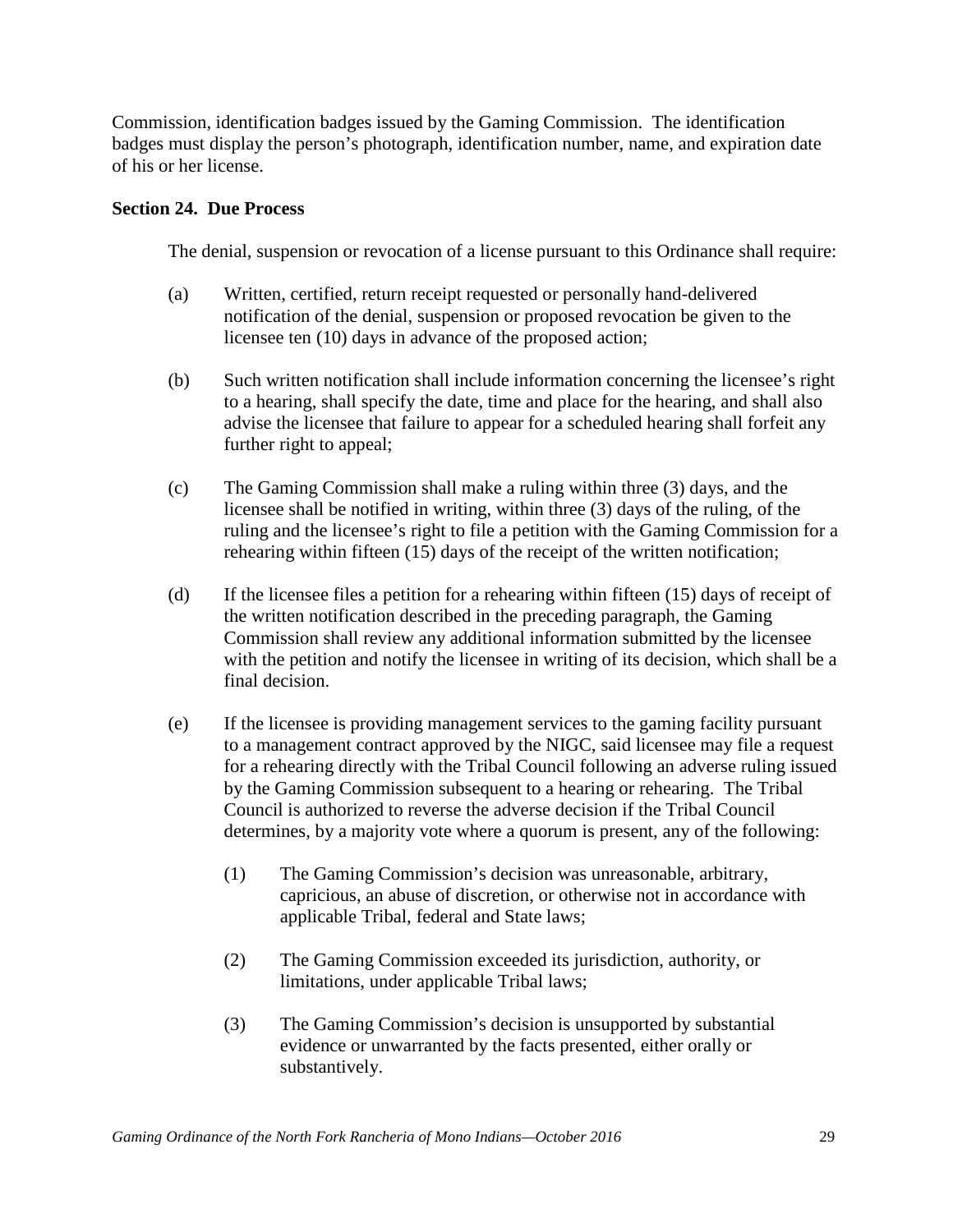- (f) Notwithstanding subparagraph (a) above, the Gaming Commission may suspend or revoke a license without advance notice if, in the opinion of the Gaming Commission, the continued licensing of the person:
	- (1) falsified a license application;
	- (2) poses an immediate threat to the integrity of the gaming operation;
	- (3) poses a threat to public health or safety; or
	- (4) violates the Gaming Commission's licensing standards.

#### **Section 25. Duration and Renewal**

All regular licenses shall be issued for a specified period not to exceed two (2) years from the date of issue, except that an entity providing management services to the gaming facility pursuant to a management contract approved by the NIGC may be licensed for a period of no more than seven (7) years, provided such management contractor continues to apply for renewal of a determination of suitability by the State Gaming Agency at least every two (2) years in accordance with Secretarial Procedures (or, alternatively, a Tribal-State compact). Renewal applications must be received by the Gaming Commission at least thirty (30) days prior to the expiration of the license. Upon receiving a renewal application, the Gaming Commission shall inform the applicant of his or her obligation, if any, to apply to the State Gaming Agency for renewal of his or her determination of suitability. Any licensee applying for renewal may continue to be employed or engaged under the expired license for not more than 90 days following the expiration of the license. Applicants for renewal shall provide updated material as requested by the Gaming Commission on the appropriate renewal forms but, at the discretion of the Gaming Commission, may not be required to resubmit information already available to the Gaming Commission. Additional background investigations may be performed at the discretion of the Gaming Commission. Updated criminal history checks are required.

Prior to renewing a license, the Gaming Commission shall forward to the State Gaming Agency copies of the renewal application and related documents as required under Secretarial Procedures (or, alternatively, a Tribal-State compact). With respect to gaming facilities, the Gaming Commission shall provide verification to the State Gaming Agency that it has reviewed and, if appropriate, renewed a gaming facility's license.

#### **Section 26. Additional Requirements**

The Tribal Council shall adopt, and the Gaming Commission shall implement, regulations providing for such additional licensing and background investigation requirements and procedures as it deems appropriate, provided that such additional requirements are at least as stringent as those contained in IGRA at 25 U.S.C. § 2710(b)(2)(F) and the NIGC's regulations at 25 C.F.R. Parts 556, 558, and 559, and Secretarial Procedures (or, alternatively, a Tribal-State compact).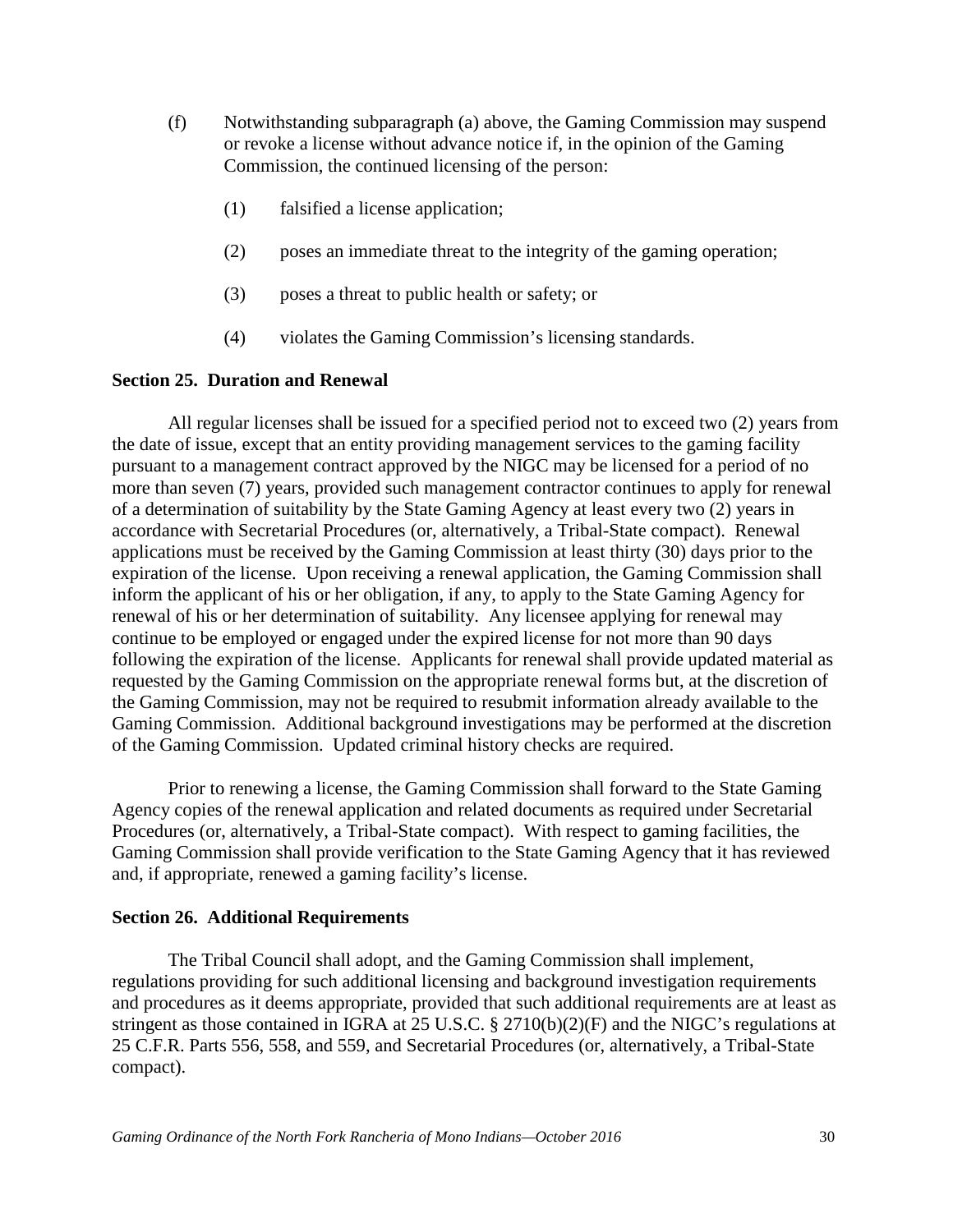# **ARTICLE VII MISCELLANEOUS PROVISIONS**

#### **Section 1. Enforcement**

The Tribal Council shall promulgate regulations authorizing the Gaming Commission or other agent of the Tribe to investigate reported violations of this Ordinance, other Tribal gaming ordinances or regulations, IGRA, or Secretarial Procedures (or, alternatively, a Tribal-State compact), and to impose fines or other sanctions within the Tribe's jurisdiction against persons who interfere with the Tribe's obligations under this Ordinance, other Tribal gaming ordinances or regulations, IGRA, or Secretarial Procedures (or, alternatively, a Tribal-State compact).

#### **Section 2. Compliance with Federal Law**

The Tribe shall comply with all applicable federal laws, including the Bank Secrecy Act, 31 U.S.C. § 5311 *et seq.*

## **Section 3. Severability**

If any provision of this Ordinance shall in the future be declared invalid by a court of competent jurisdiction, the invalid provision or provisions shall be severed and the remaining provisions shall continue in full force and effect.

#### **Section 4. Amendments**

This Ordinance may be amended upon approval by the Tribal Council and approval by the Chair of the NIGC.

## **Section 5. Effective Date**

The Ordinance shall become effective and binding upon adoption by a majority vote of the Tribal Council at which a quorum is present and upon the approval of the Chair of the NIGC and published pursuant to 25 U.S.C.  $\S 2710(d)(2)(c)$ .